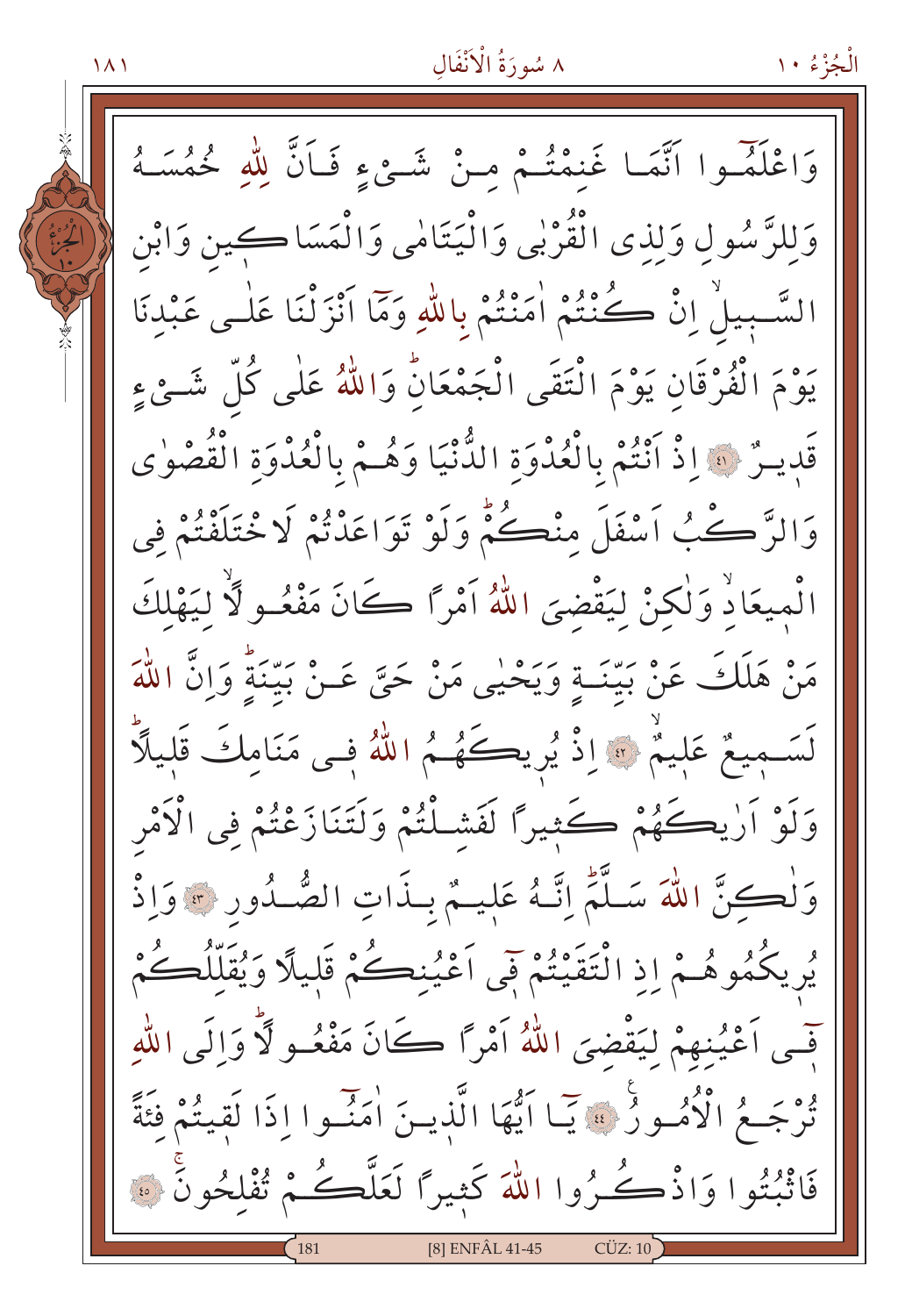# ٨ سُورَةُ الْأَنْفَالِ

 $\lambda$ 

وَأَطِيعُهِ ا اللَّهَ وَرَسُهِ لَهُ وَلَا تَنَازَعُوا فَتَفْشَلُوا وَتَذْهَبَ رِيحُكُمْ وَاصْبِرُواْ إِنَّ اللَّهَ مَـعَ الصَّابِرِينَ ۞ وَلَا تَكُونُوا كَالَّذِينَ خَرَجُـوا مِـنْ دِيَارِهِـمْ بَطَـرًا وَرئَـاءَ النَّاس وَيَصُـدُّونَ عَنْ سَـبِيلِ اللَّهِ وَاللَّهُ بِمَـا يَعْمَلُـونَ مُحِيطٌ ۞ وَإِذْ زَيَّـنَ لَهُـمُ الشَّـيْطَانُ أَعْمَالَهُمْ وَقَالَ لَا غَالبَ لَكُـكُمُ الْيَوْمَ مِنَ النَّاسِ وَابِّي جَارٌ لَكُمٌّ فَلَمَّا تَــرّاءَتِ الْفئَتَانِ نَڪَصَ عَلَى عَقِبَيْهِ وَقَالَ إِنِّي بَرِّيءٌ مِنْڪُمْ إِنِّي أَرٰي مَا لَا تَبِرَوْنَ إِنِّي اَخَافُ اللَّهَ وَاللَّهُ شَبِيدُ الْعِقَابُ \* إِذْ يَقُـولُ الْمُنَافِقُـونَ وَالَّذينَ في قُلُوبهِـمْ مَرَضٌ غَرَّ هٰؤُلَاءِ دينُهُـمْ وَمَنْ يَتَوَكَّلْ عَلَى اللَّهِ فَإِنَّ اللَّهَ عَزِيزٌ حَكِيمٌ ۞ وَلَوْ تَرْىِ إِذْ يَتَوَفَّى الَّذِينَ كَفَرُواْ الْمَلْئِكَةُ يَضْرِبُونَ وُجُوهَهُـمْ وَأَدْبَارَهُـمْ وَذُوقُـوا عَذَابَ الْحَرِيقِ ۞ ذٰلكَ بِمَا قَدَّمَتْ أَيْدِيكُمْ وَأَنَّ اللَّهَ لَيْسَ بِظَلَّامِ لِلْعَبِيلِٰ ﴾ كَدَابِ اللّهِ فِرْعَوْنُ وَالَّذِينَ مِنْ قَبْلِهِمْ كَفَرُوا بِاٰيَاتِ اللّهِ فَاَخَذَهُـمُ اللَّهُ بِذُنُوبِهِـمُّ إِنَّ اللَّهَ قَـوِيٌّ شَـدِيدُ الْعِقَابِ ۞ [8] ENFÂL 46-52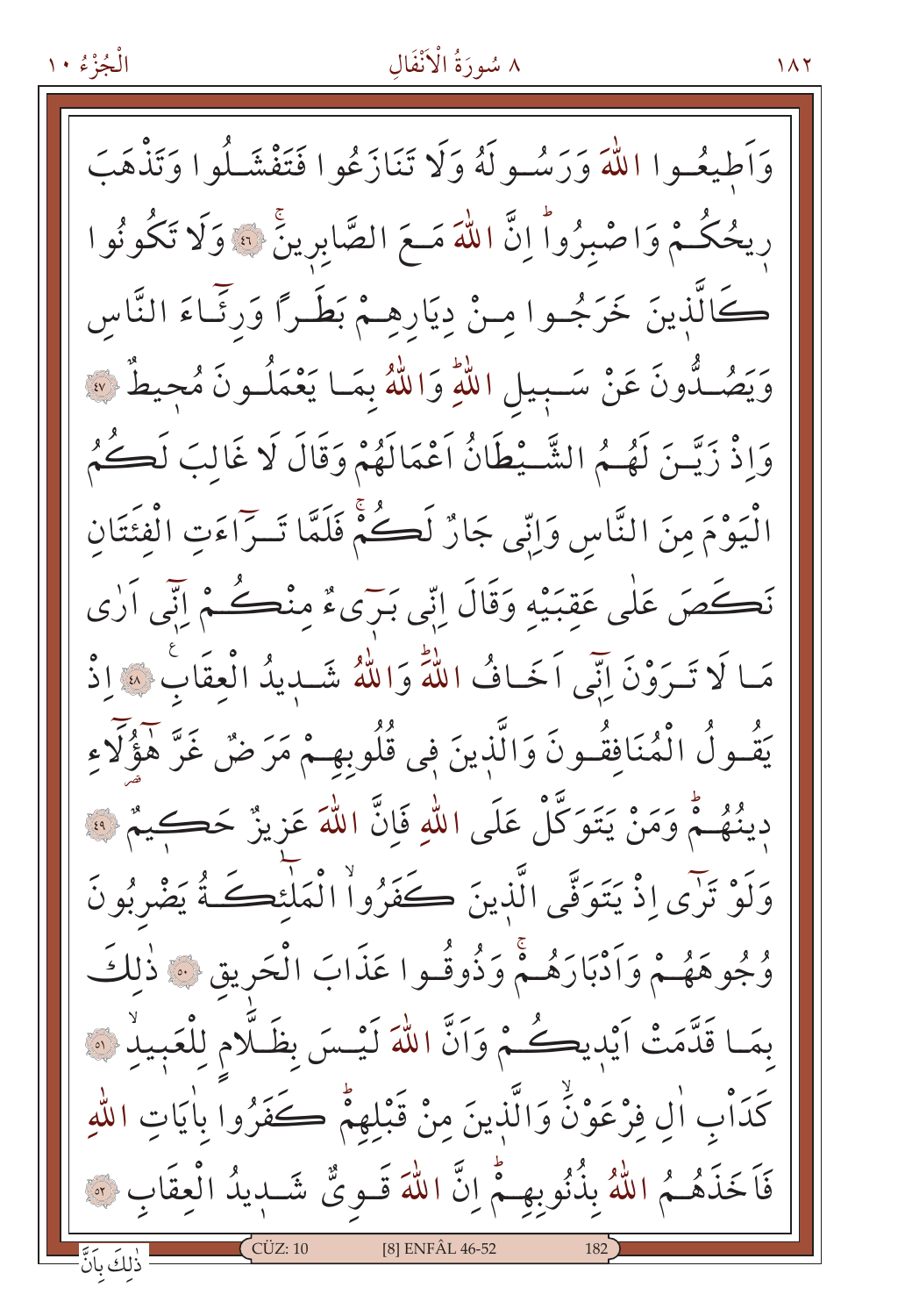# ٨ سُورَةُ الْأَنْفَالِ

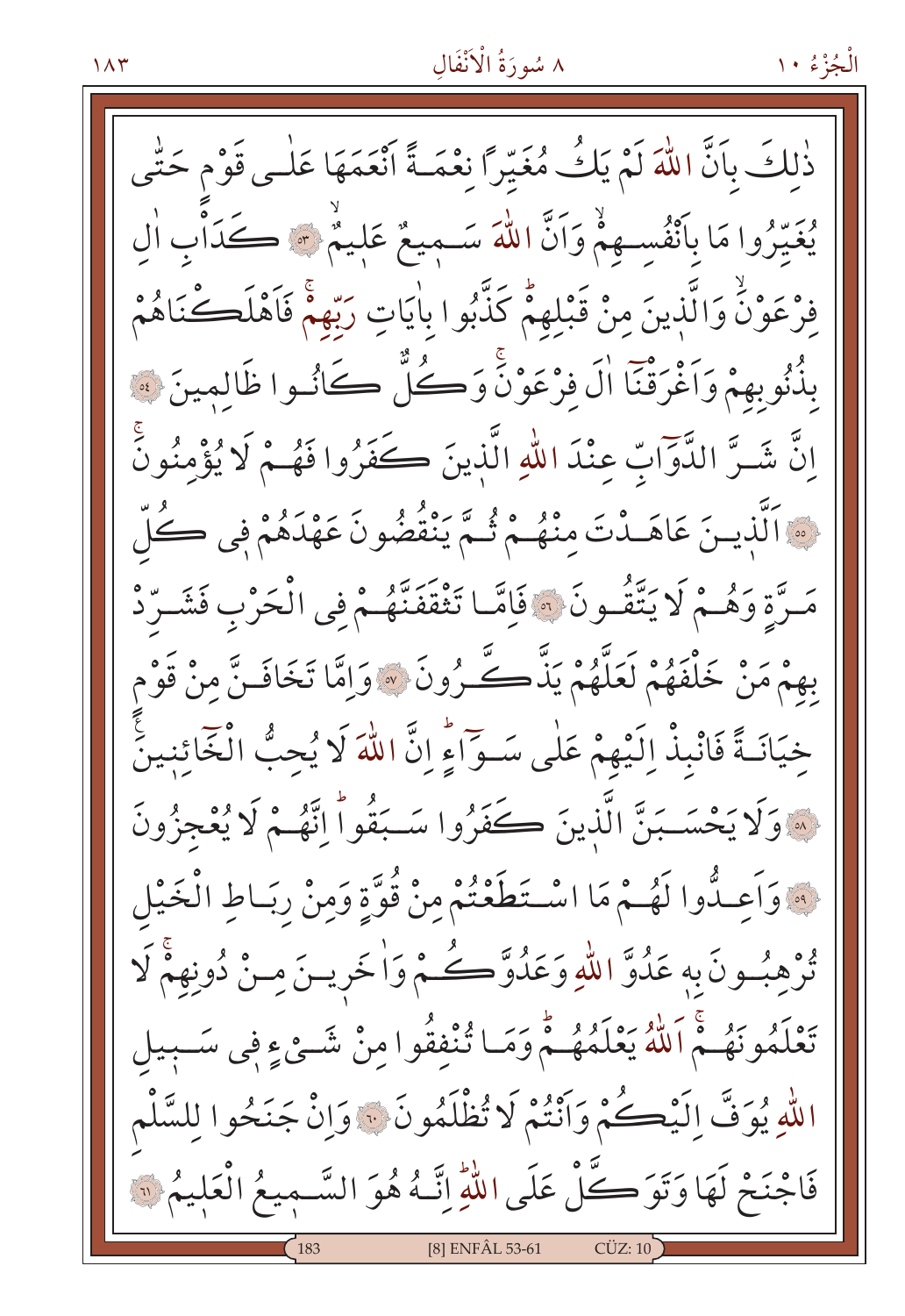# ٨ سُورَةُ الْأَنْفَالِ

 $\Lambda$ 

وَإِنْ يُرِيثُوا أَنْ يَخْدَعُو كَ فَانَّ حَسْبَكَ اللَّهُ هُـوَ الَّنْدَى اَيَّدَكَ بِنَصْرِهِ وَبِالْمُؤْمِنِينُ \* وَاَلَّفَ بَيْنَ قُلُوبِهِمْ لَوْ ٱنْفَقَّـتَ مَا فِي الْأَرْضِ جَمِيعًا مَّا الَّفْتَ بَيْنَ قُلُوبِهِمْ وَلْكِنَّ اللَّهَ اَلَّفَ بَيْنَهُمْ اِنَّهُ عَزِيزٌ حَكِيمٌ \* يَآ اَيُّهَا النَّبِيُّ حَسْبُكَ اللَّهُ وَمَنِ اتَّبَعَكَ مِنَ الْمُؤْمِنِينَ ۚ ۚ يَآ اَيُّهَـا النَّبِيُّ حَرّ ض الْمُؤْمنِينَ عَلَى الْقِتَالُ إِنْ يَكُنْ مِنْكُمْ عِشْرُونَ صَابِرُونَ يَغْلَبُوا مائَتَيْنُ وَإِنْ يَڪُنْ منْڪُمْ مائَـةٌ يَغْلَبُـوا اَلْفًا منَ الَّذِينَ كَفَرُوا بِأَنَّهُمْ قَوْمٌ لَا يَفْقَهُونَ ۞ أَلْمَٰنَ خَفَّفَ اللَّهُ عَنْكُمْ وَعَلَمَ اَنَّ فِيكُمْ ضَعْفًا فَإِنْ يَكُنْ مِنْكُمْ مِائَةٌ صَابِرَةٌ يَغْلِبُوا مِائَتَيْنْ وَإِنْ يَكُنْ مِنْكُمْ اَلْفٌ يَغْلِبُوا اَلْفَيْنِ بِاذْنِ اللَّهِ وَاللَّهُ مَعَ الصَّابِرِينَ ۞ مَا كَانَ لِنَبِيِّ اَنْ يَكُونَ لَـهُمْ اَسْـرٰى حَتّٰى يُثْخِـنَ فِـى الْأَرْضُ تُرِيدُونَ عَـرَضَ الدُّنْيَاْ وَاللَّهُ يُرِيدُ الْأَخِرَةَ وَاللَّهُ عَزِيزٌ حَكِيمٌ \* لَوْلَا كِتَابٌ مِنَ اللهِ سَبَقَ لَمَسَّكُمْ فِيمَّا اَخَذْتُمْ عَذَابٌ عَظِيمٌ \* فَكُلُوا مِمَّا غَنِمْتُمْ حَلَالًا طَيِّبًا وَاتَّقُوا اللَّهَ إِنَّ اللَّهَ غَفُونٌ رَجِيمٌ ۚ لِنَّ [8] ENFÂL 62-69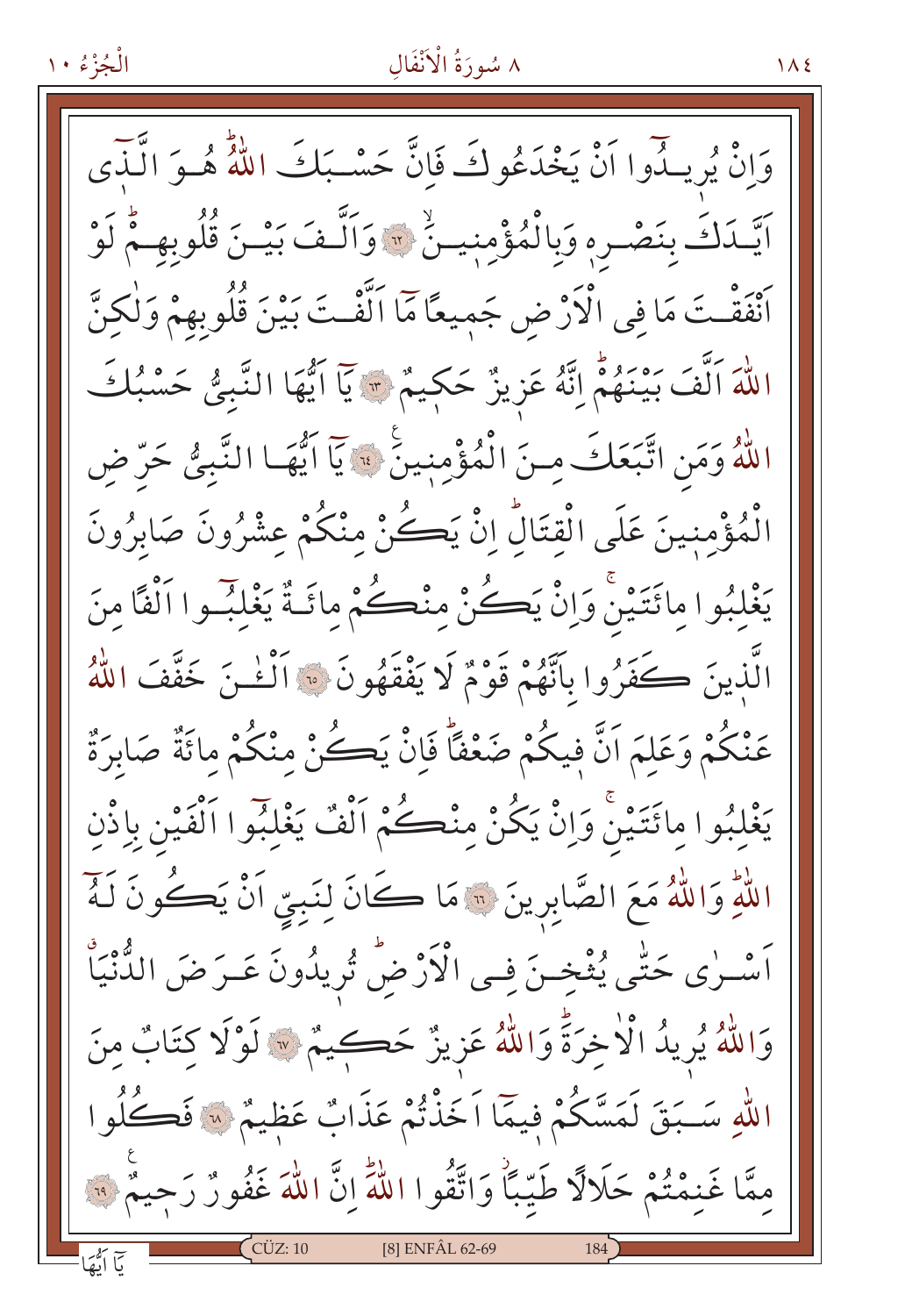# ٨ سُورَةُ الْأَنْفَالِ

الْجُزْءُ ١٠

يٓا ايُّهَا النَّبِيُّ قُلْ لِمَنْ فَى اَيْدِيكُمْ مِنَ الْأَسْـرٰىٰ إِنْ يَعْلَم اللَّهُ فِي قُلُوبِكُمْ خَيْرًا يُؤْتِكُمْ خَيْرًا مِمَّا اُخِذَمْنْكُمْ وَيَغْفِرْ لَكُمُّ وَاللَّهُ غَفُـورٌ رَحِيمٌ \* وَإِنْ يُرِيدُوا خِيَانَتَكَ فَقَـدْ خَانُوا اللَّهَ مِنْ قَبْلُ فَأَمْكَنَ مِنْهُمْ وَاللَّهُ عَلِيمٌ حَڪِيمٌ ۞ إِنَّ الَّذِينَ أُمَنُوا وَهَاجَرُوا وَجَاهَدُوا بِأَمْوَالِهِمْ وَأَنْفُسهِمْ فِي سَبِيلِ اللَّهِ وَالَّذِينَ أُوَوْا وَنَصَـرُوا أُولَّنَـكَ بَعْضُهُمْ أَوْلِيَّـاءُ بَعْضٍ وَالَّذِيـنَ أُمَنُوا وَلَمْ يُهَاجِرُوا مَا لَڪُمْ مِنْ وَلَايَتِهِمْ مِنْ شَــِيْءٍ حَتّٰى يُهَاجِرُواْ وَإِنِ اسْتَنْصَرُوكُمْ فِي اللِّينِ فَعَلَيْكُمُ النَّصْرُ إِلَّا عَلَى قَوْم بَيْنَڪُمْ وَبَيْنَهُمْ مِيثَاقٌ وَاللَّهُ بِمَا تَعْمَلُونَ بَصِيتٌ \* وَالَّذِينَ كَفَرُوا بَعْضُهُمْ أَوْلِيّاًءُ بَعْضٌ إِلَّا تَفْعَلُوهُ تَكُنْ فِتْنَةٌ فِي الْأَرْضِ وَفَسَـادٌ ڪَبِيرٌ ۞ وَالَّذِينَ اٰمَنُــوا وَهَاجَــرُوا وَجَاهَــدُوا فِي سَّبِيلِ اللَّهِ وَالَّذِينَ اٰوَوْا وَنَصَرُوا أُولٰئِكَ هُمُ الْمُؤْمِنُونَ حَقًّا لَهُمْ مَغْفِرَةٌ وَرِزْقٌ كَرِيمٌ \* وَالَّذِينَ اٰمَنُوا مِنْ بَعْدُ وَهَاجَرُوا وَجَاهَدُوا مَعَكُمْ فَأُولٰئِكَ مِنْڪُمٌّ وَأُولُـوا الْأَرْحَـام بَعْضُهُمْ أَوْلَى بِبَعْضٍ فِي كِتَابِ اللَّهِ إِنَّ اللَّهَ بِكُلِّ شَئْءٍ عَلِيمٌ ۞ **[8] ENFÂL 70-75**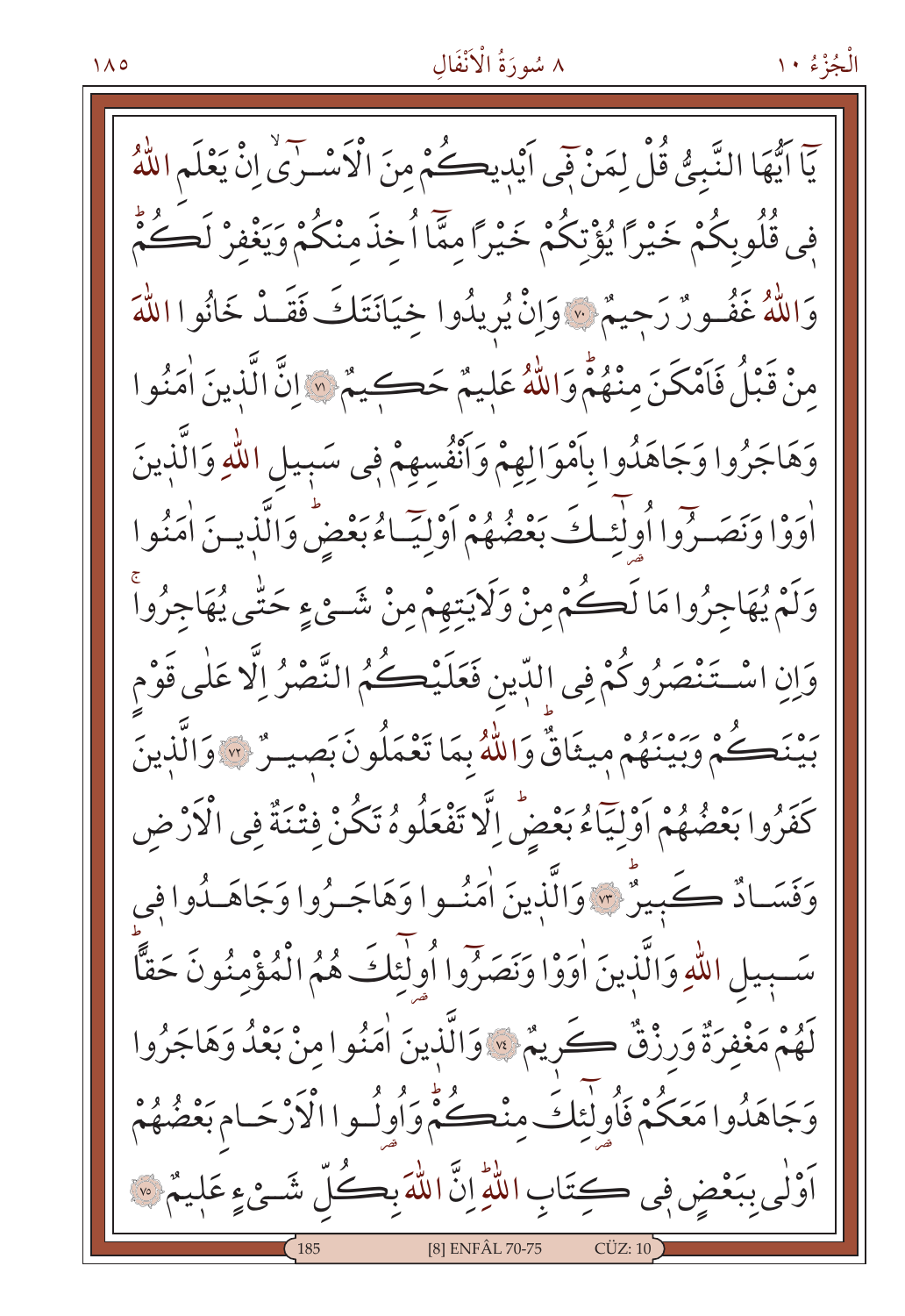# ٩ سُورَةُ التَّوْبَةِ

 $\overline{11}$ 

سُوِرَةُ التَّوْبَةِ لِّيَاتُهَا ١٢٩ مَلَىٰتَةٌ بَرّاءَةٌ مِنَ اللّهِ وَرَسُولِهِ إِلَى الَّذِينَ عَاهَدْتُمْ مِنَ الْمُشْرِكِينَّ لَ فَسِيحُوا فِي الْأَرْضِ أَرْبَعَةَ اَشْهُرٍ وَاعْلَمُوا اَنَّكُمْ غَيْرُ مُعْجِزِي اللَّهِ وَاَنَّ اللَّهَ مُخْزِي الْكَافِرِينَ ۞ وَاَذَانٌ مِنَ اللَّهِ وَرَسُولِهِ إِلَى النَّاسِ يَوْمَ الْحَجّ الْأَكْرَبِ اَنَّ اللَّهَ بَرَىءٌ مِنَ الْمُشْرِكِينَّ وَرَسُولُهُ فَإِنْ يُبْنُمْ فَهُوَ خَيْرٌ لَڪُمْ وَإِنْ تَوَلَّيْتُمْ فَاعْلَمْوا آنَّكُمْ غَيْرُ مُعْجِزِي اللَّهِ وَبَشِّرِ الَّذِينَ كَفَرُوا بِعَذَابِ اَلِيهِمْ ﴾ اِلَّا الَّذِينَ عَاهَدْتُمْ مِنَ الْمُشْـرِكِينَ ثُمَّ لَمْ يَنْقُصُوكُمْ شَّيْثًا وَلَمْ يُظَاهِرُوا عَلَيْڪُمْ اَحَساً فَأَنِّقُوا اِلَيْهِيمْ عَهْدَهُمْ الْبِي مُدَّتِهِـمٌّ إِنَّ اللّٰهَ يُحِبُّ الْمُتَّقِينَ ﴾ فَإِذَا انْسَـلَخَ الْأَشْـهُرُ الْحُرُمُ فَاقْتُلُوا الْمُشْـرِكِينَ حَيْثُ وَجَدْتُمُوهُمْ وَخُذُوهُمْ وَاحْصُرُوهُمْ وَاقْعُدُوا لَهُمْ كُلَّ مَرْصَبٌ فَإِنْ تَابُسُوا وَأَقَامُوا الصَّلْـوةَ وَأْتَوُّا الزَّكْوةَ فَخَلُّوا سَـبِيلَهُمُّ إِنَّ اللَّهَ غَفُورٌ رَحِيمٌ نَ وَإِنْ اَحَدٌ مِنَ الْمُشْـرِكِينَ اسْتَجَارَكَ فَاجِرْهُ حَتَّى يَسْمَعَ كَلَامَ اللَّهِ ثُمَّ أَبْلُغْـهُ مَأْمَنَهُّ ذٰلِكَ بِأَنَّهُـمْ قَـوْمٌ لَا يَعْلَمُونَّ نَ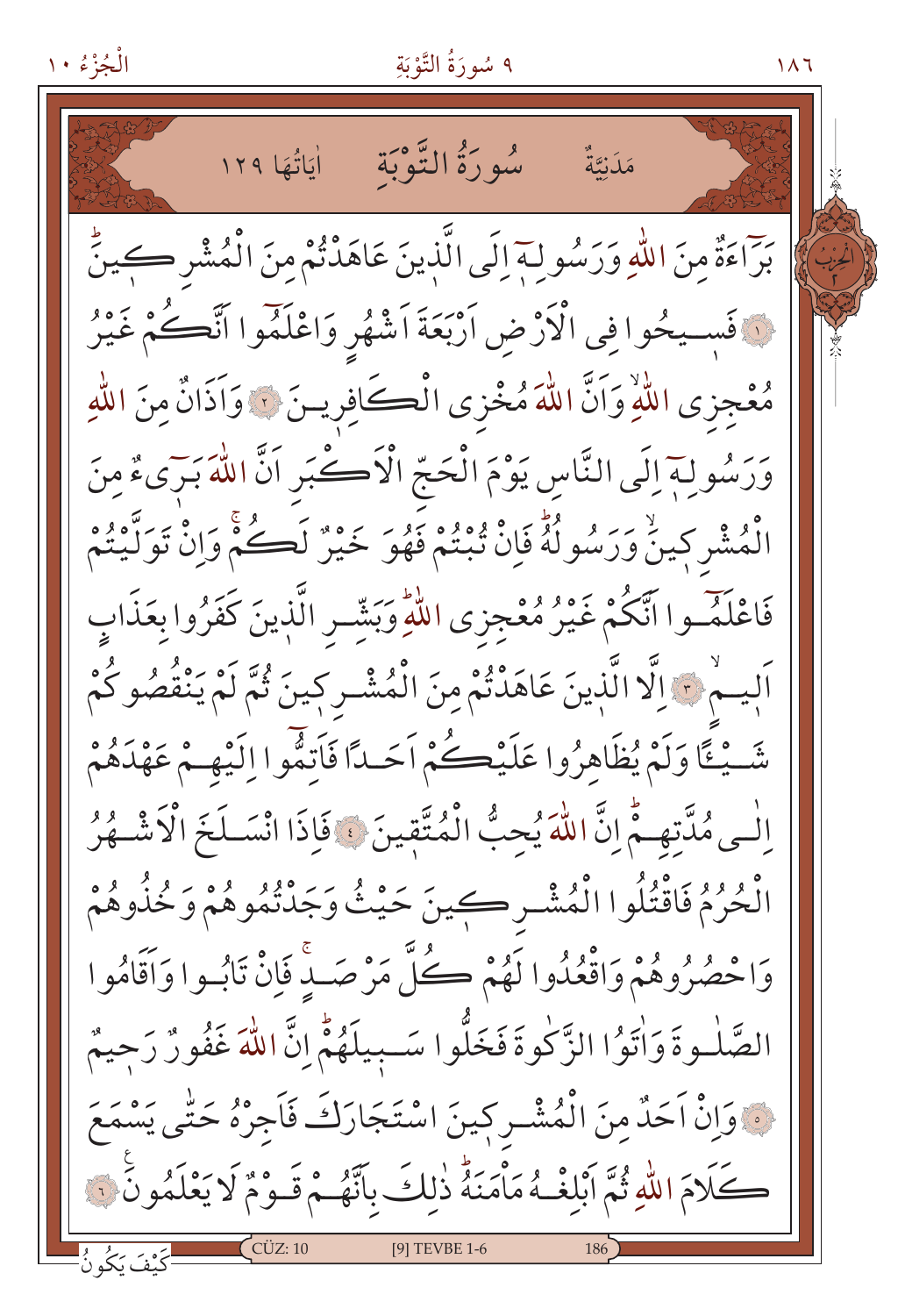كَيْفَ يَكُونُ لِلْمُشْـرِ كِينَ عَهْدٌ عِنْـدَ اللّهِ وَعِنْدَ رَسُولة اِلَّا الَّذِينَ عَاهَدْتُمْ عِنْـدَ الْمَسْـجِدِ الْحَـرَامْ فَعَا اسْتَقَامُوا لَكُمْ ۚ فَاسْتَقِيمُوا لَهُمْ إِنَّ اللَّهَ يُحِبُّ الْمُتَّقِينَ ﴾ كَيْفَ وَإِنْ يَظْهَرُوا عَلَيْكُمْ لَا يَرْقُبُوا فِيكُمْ الَّا وَلَا ذِمَّةً يُرْضُونَكُمْ بِأَفْوَاهِهِمْ وَتَأْبِي قُلُوبُهُمْ وَاَكْثَرُهُمْ فَاسِقُونَ ۚ ﴾ اِشْتَرَوْا بِاٰيَاتِ اللهِ ثَمَنًا قَلِيلًا فَصَدُّوا عَنْ سَـبِيلَهُ إِنَّهُمْ سَاءَ مَا كَانُوا يَعْمَلُونَ وَ لَا يَرْقُبُونَ فِي مُؤْمِنِ اِلَّا وَلَا ذِمَّةً وَأُولَٰئِكَ هُـمُ الْمُعْتَدُونَ فَأَنْ تَابُوا وَأَقَامُوا الصَّلْوةَ وَأْتَـوُا الزَّكْـوةَ فَإِخْوَانُكُمْ فِي اللَّهِينُ وَنُفَصِّلُ الْأَيَاتِ لِقَـوْمِ يَعْلَمُونَ @وَانْ نَكَثَّـُوا أَيْمَانَهُمْ مـنْ بَعْـدِ عَهْدِهِـمْ وَطَعَنُوا فِي دِينِڪُمْ فَقَاتِلُوا اَئِمَّةَ الْڪُفْرِ اِنَّهُمْ لَا اَيْمَـانَ لَهُمْ لَعَلَّهُـمْ يَنْتَهُـونَ ۞ أَلَا تُقَاتِلُونَ قَوْمًا نَكَثِّـوا أَيْمَانَهُمْ وَهَمُّـوا بِاِخْـرَاجِ الرَّسُـولِ وَهُـمْ بَدَؤُكُـمْ اَوَّلَ مَرَّةٌ اَ تَخْشَـوْنَهُمْ فَاللَّهُ اَحَقُّ اَنْ تَخْشَـوْهُ إِنْ كُنْتُمْ مُؤْمِنِينَ ۞ [9] TEVBE 7-13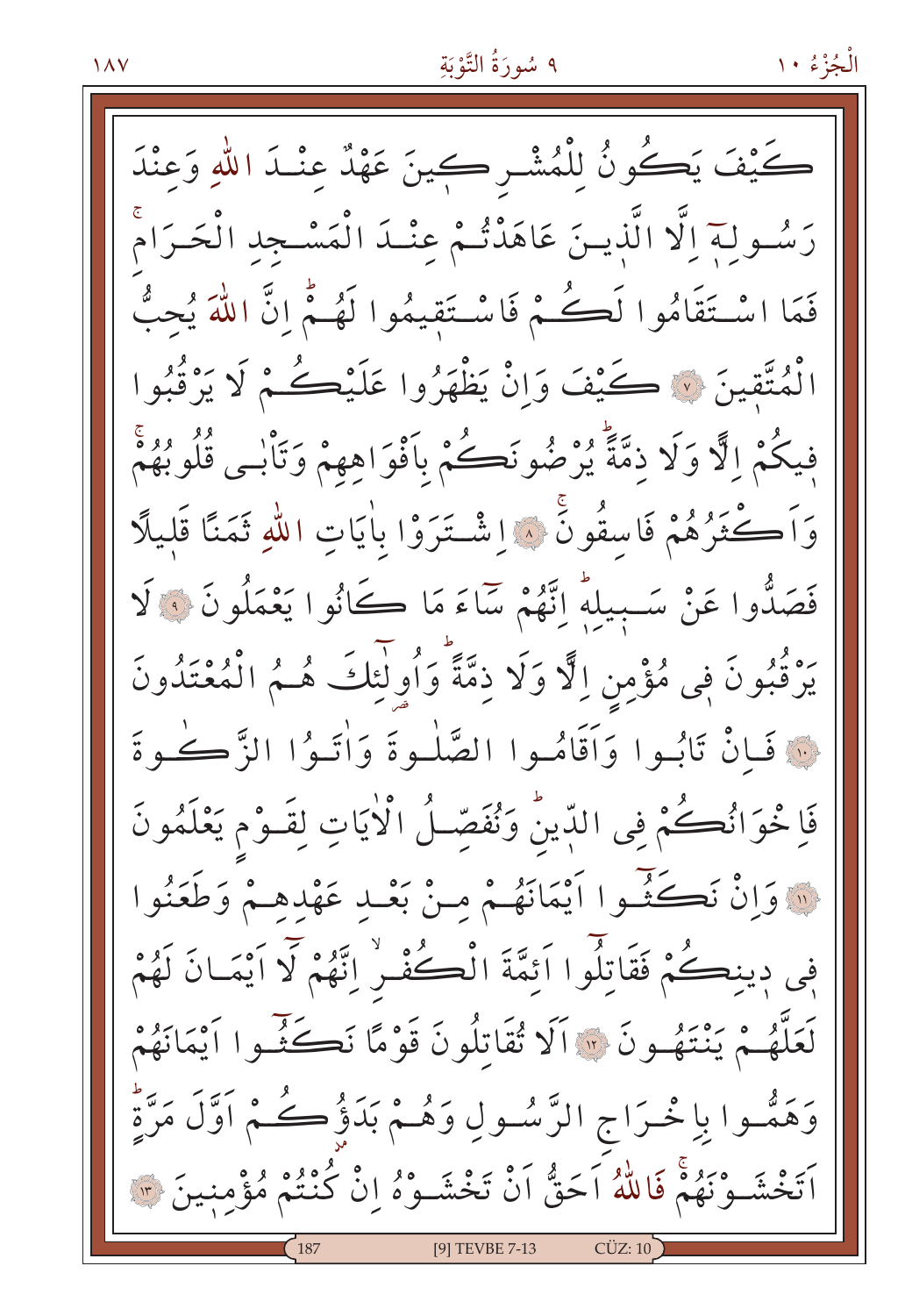قَاتِلُوهُمْ يُعَذِّبْهُمُ اللَّهُ بِأَيْدِيكُمْ وَيُخْزِهِمْ وَيَنْصُرْكُمْ عَلَيْهِمْ وَيَشْفِ صُدُورَ قَـوْم مُؤْمِنِيـنٌ ۚ ۚ وَيُذْهِـبُ غَيْـظَ قُلُوبِهِمْ وَيَتُبُوبُ اللَّهُ عَلَى مَنْ يَشَاءُ وَاللَّهُ عَلِيمٌ حَڪيمٌ ﴿ أَمْ حَسِبْتُمْ اَنْ تُتْرَكُوا وَلَمَّا يَعْلَم اللّهُ الَّذِينَ جَاهَدُوا مِنْڪُمْ وَلَـمْ يَتَّخِـٰذُوا مِـنْ دُونِ اللهِ وَلَا رَسُـوله وَلَا الْمُؤْمنيــنَ وَلِيجَـةً وَاللَّهُ خَبِيرٌ بِمَا تَعْمَلُونِّ ۚ إِيهَا كَانَ لِلْمُشْـرِكِينَ اَنْ يَعْمُرُوا مَسَاجِدَ اللّهِ شَاهِدِينَ عَلَى أَنْفُسهمْ بِالْڪُفْرِ أُولِئِكَ حَبطَتْ اَعْمَالُهُمْ وَفِي النَّارِ هُـمْ خَالِدُونَ ۞ اِنَّمَـا يَعْمُرُ مَسَـاجِدَ اللهِ مَنْ اٰمَــنَ بِاللهِ وَالْيَــوْمِ الْاٰخِرِ وَاَقَـامَ الصَّلٰوةَ وَاٰتِي الزَّكْوةَ وَلَمْ يَخْشَ إِلَّا اللَّهَ فَعَسَى أُولَٰئِكَ اَنْ يَكُونُوا منَ الْمُهْتَدِينَ ﴾ اَجَعَلْتُمْ سِـقَايَةَ الْخَاجِّ وَعِمَارَةَ الْمَسْـجِدِ الْحَرَام كَمَنْ اٰمَنَ بِاللَّهِ وَالْيَوْمِ الْاٰخِرِ وَجَاهَدَ فِي سَبِيل اللَّهِ لَا يَسْتَوُنَ عِنْدَ اللَّهِ وَاللَّهُ لَا يَهْدِى الْقَوْمَ الظَّالِمِينَ ۞ ٱلَّذِيــنَ اٰمَنُوا وَهَاجَرُوا وَجَاهَدُوا فِي سَــبِيلِ اللّٰهِ بِٱمْوَالِهِمْ وَاَنْفُسِهِمْ اَعْظَمُ دَرَجَةً عِنْدَ اللّهِ وَأُولَٰئِكَ هُـمُ الْفَائِزُونَ تَ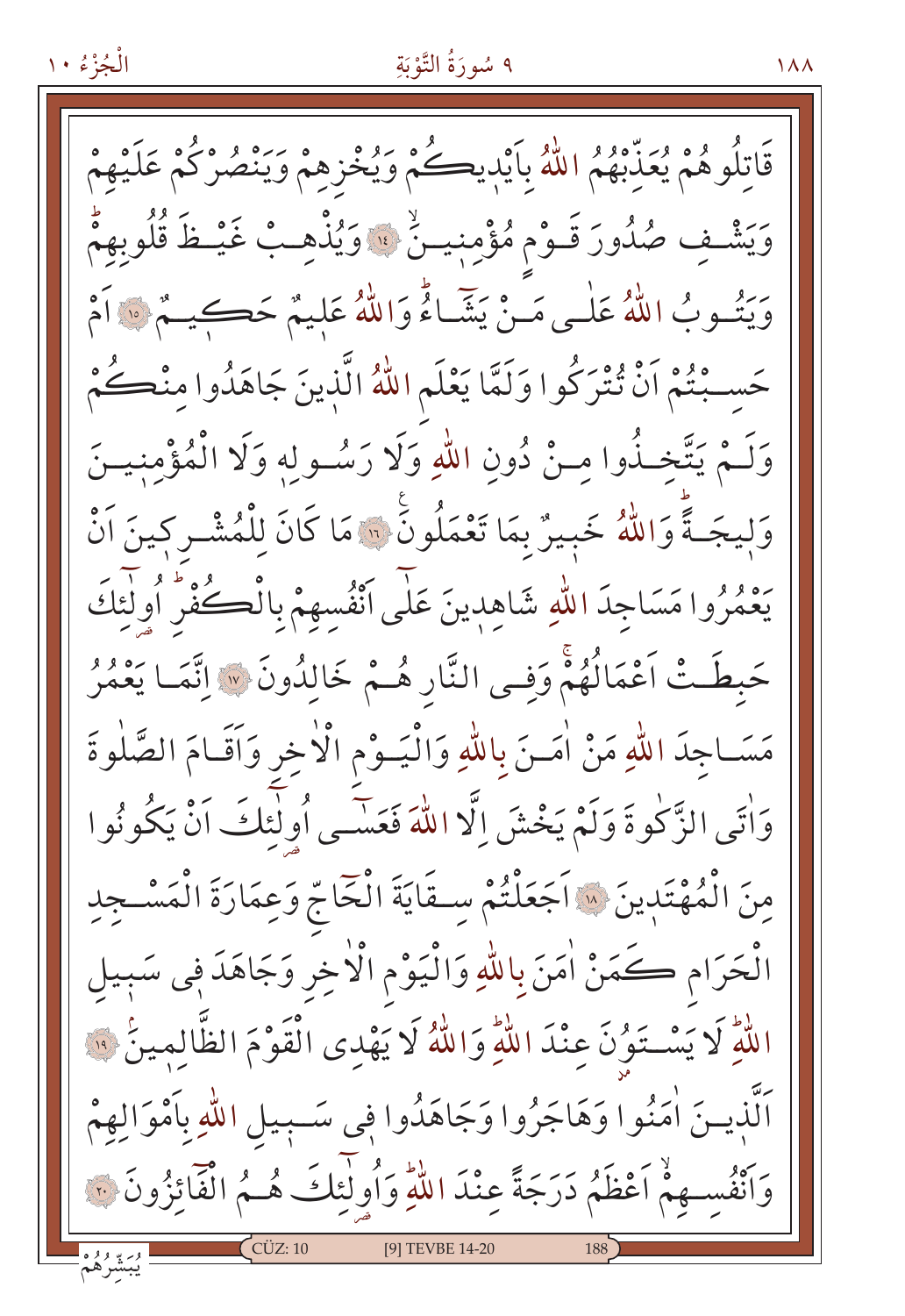ـرُهُمْ رَبُّهُـمْ بِرَحْمَـةٍ مِنْـهُ وَرصْـوَانِ وَجَنَّـاتِ لَهُـمْ فِيهَا نَعِيمٌ مُقِيمٌ \* خَالِدِينَ فِيهَا آبَداً إِنَّ اللَّهَ عِنْدَهُ اَجْرٌ عَظِيمٌ ۞ يَاۤ اَيُّهَا الَّذِينَ اٰمَنُوا لَا تَتَّخذُوا اَبَآءَكُمْ وَاِخْوَانَكُمْ أَوْلِيّاًءَ إِنِ اسْتَحَبُّوا الْكُفْرَ عَلَى الْايمَانُ وَمَـنْ يَتَوَلَّهُمْ منْڪُمْ فَأُولَئِكَ هُـمُ الظَّالمُـونَ ۞ قُلْ اِنْ كَانَ ابَاؤُكُمْ وَاَبْنَاؤُكُمْ وَاِخْوَانُكُمْ وَالْمُكُمْ وَاَزْوَاجُكُمْ وَعَشْـيرَتُٰكُمْ وَأَمْوَالٌ اقْتَرَفْتُمُوهَـا وَتِجَارَةٌ تَخْشَـوْنَ كَسَـادَهَا وَمَسَاكِــرُنُ تَرْضَوْنَـهَا اَحَبَّ اِلَيْكُمْ منَ اللهِ وَرَسُولِهٖ وَجِهَادٍ فِـى سَـبِيلِهٖ فَتَرَبَّصُوا حَتَّـى يَأْتِيَ اللَّهُ بِأَمْرِهِ وَاللَّهُ لَا يَهْدِى الْقَوْمَ الْفَاسِقِينَ ﴾ لَقَدْ نَصَرَكُمُ اللَّهُ فِي مَوَاطِنَ كَثِيرَةٍ وَيَــوْمَ حُنَيْنٌ إِذْ اَعْجَبَتْڪُمْ كَثْرَتْكُمْ فَلَمْ تُغْنِ عَنْكُمْ شَــْـْـُـًا وَضَاقَتْ عَلَيْكُمُ الْأَرْضُ بِمَا رَحُبَتْ ثُمَّ وَلَّيْتُمْ مُدْبِرِينَ ۞ ثُمَّ أَنْزَلَ اللَّهُ سَكِينَتَهُ عَلٰى رَسُولِهِ وَعَلَى الْمُؤْمِنِينَ وَأَنْـزَلَ جُنُودًا لَمْ تَرَوْهَا وَعَذَّبَ الَّذِينَ كَفَـرُواْ وَذٰلِكَ جَزّاءُ الْڪَافِرِينَ ۞ [9] TEVBE 21-26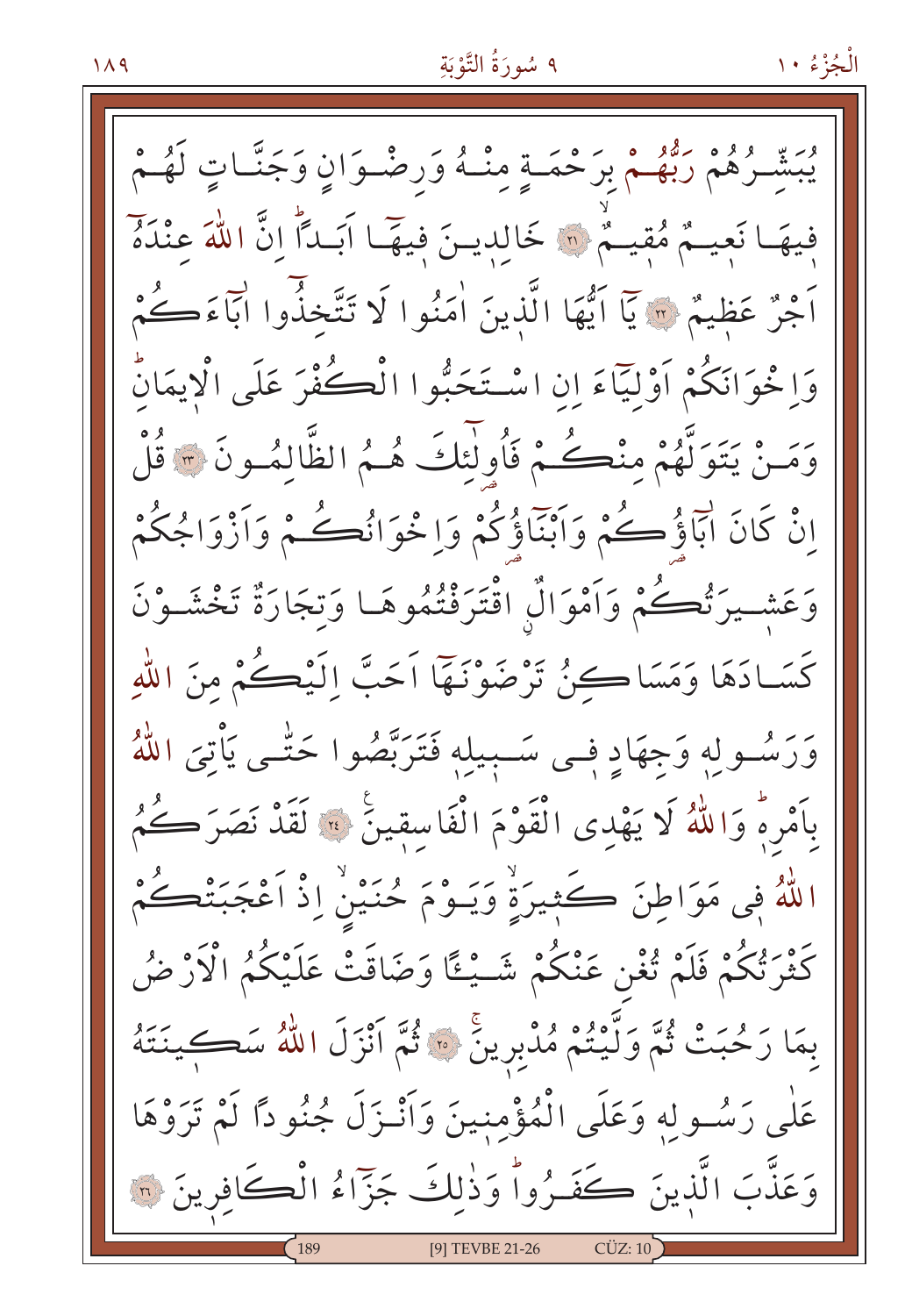الْجُزْءُ ١٠

ثُمَّ يَتُوبُ اللَّهُ مِنْ بَعْدِ ذٰلِكَ عَلٰـى مَـنْ يَتَّمَاءُ وَاللَّهُ غَفُورٌ رَحِيمٌ ﴾ يَا أَيُّهَا الَّذِينَ أُمَنِّوا اتَّمَا الْمُشْـر كُونَ نَجَسٌ فَـلَا يَقْرَبُـوا الْمَسْـجدَ الْحَرَامَ بَعْـدَ عَامهـمْ هٰذَاْ وَإِنْ خُفْتُمْ عَيْلَةً فَسَـوْفَ يُغْنِيكُمُ اللَّهُ مِنْ فَضْلَـهَ إِنْ شَبَاءً إِنَّ اللَّهَ عَلَيْـمٌ حَكَيْـمٌ ۞ قَاتِلُوا الَّذِينَ لَا يُؤْمِنُونَ بِماللَّهِ وَلَا بِالْيَـوْمِ الْأَخِر وَلَا يُحَرِّمُونَ مَا حَـرَّمَ اللَّهُ وَرَسُـولُهُ وَلَا يَدينُـونَ دِينَ الْحَقِّ مِنَ الَّذِينَ أُوِتُوا الْكِتَابَ حَتَّـى يُعْطُوا الْجِزْيَـةَ عَـنْ يَدٍ وَهُـمْ صَاغِـرُونَ ۞ وَقَالَتِ الْيَهُـودُ عُزَيْـرٌ ابْنُ اللهِ وَقَالَـتِ النَّصَارَى الْمَسـيحُ ابْـنُ اللَّهِ ذٰلِـكَ قَوْلُهُـمْ بِأَفْوَاهِهِـمْ يُضَاهِـؤُنَ قَـوْلَ الَّذِينَ كَفَرُوا مِنْ قَبْلُ قَاتَلَهُمُ اللَّهُ اَنِّي يُؤْفَكُونَ ۞ اِتَّخَـٰذُوا اَحْبَارَهُـمْ وَرُهْبَانَهُـمْ اَرْبَابـًا مِـنْ دُونِ اللهِ وَالْمَسِيحَ ابْنَ مَرْيَـمٌ وَمَا أُمِـرِّوا إِلَّا لِيَعْبُـدُّوا إِلٰهًا وَاحِداً لَا إِلَٰهَ إِلَّا هُوَّ سُبْحَانَهُ عَمَّا يُشْرِكُونَ ۞  $CCUZ:10$ ِ<br>يُويلُونَ [9] TEVBE 27-31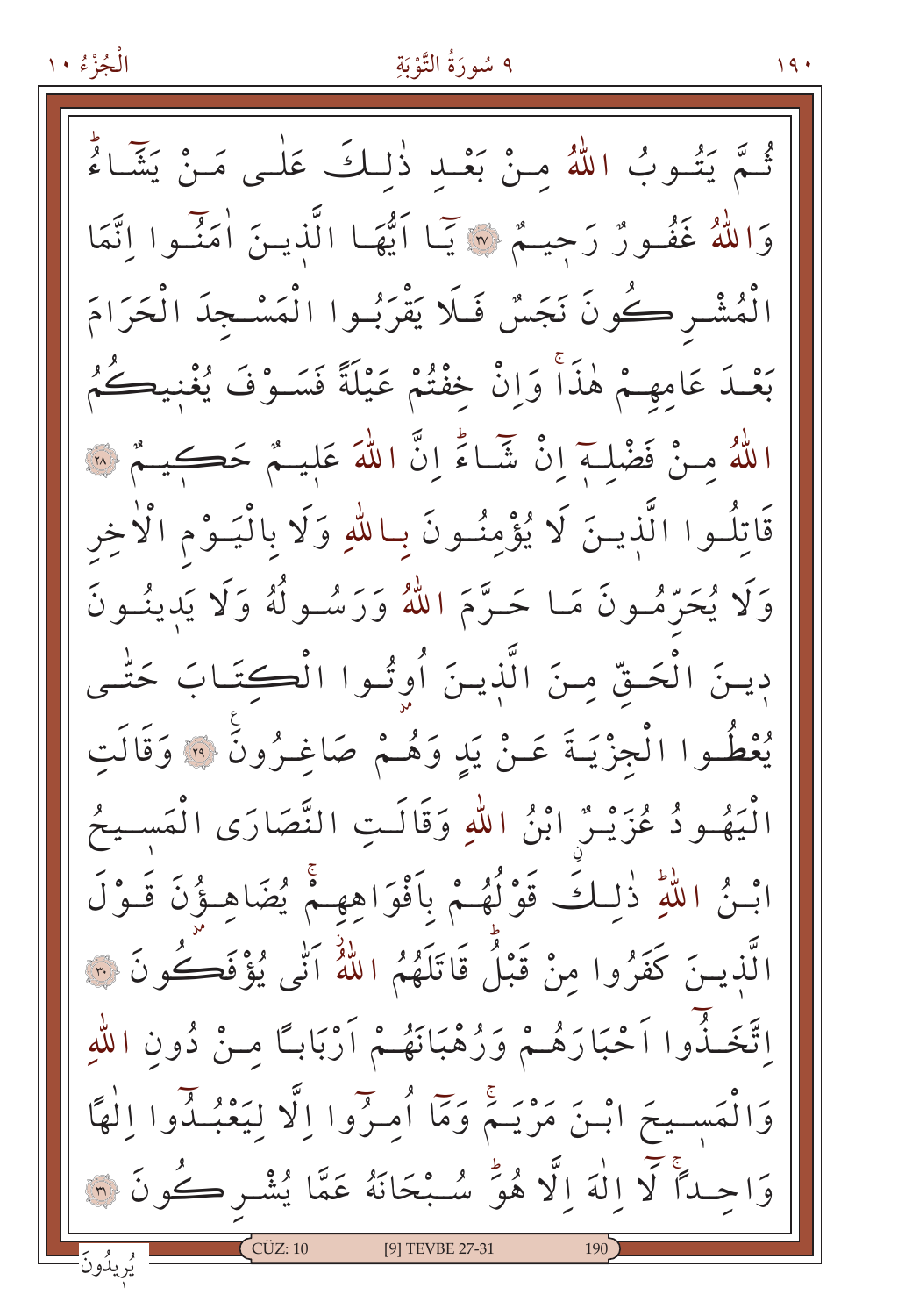$191$ 

يُرِيدُونَ اَنْ يُطْفِؤُا نُورَ اللهِ بِاَفْوَاهِهِمْ وَيَأْبَى اللّهُ اِلَّا اَنْ يُتِمَّ نُورَهُ وَلَوْ كَرِهَ الْكَافِرُونَ ۞ هُـوَ الَّـٰذِى أَرْسَـلَ رَسُـولَهُ بِالْهُدٰى وَدِيـنِ الْحَـقِّ لِيُظْهِـرَهُ عَلَى الدِّين كُلِّهٖ وَلَوْ كَرهَ الْمُشْـركُونَ ۞ يَا اَيُّهَـا الَّذِينَ أَمَنُّـوا اِنَّ كَثِيـرًا مِنَ الْأَحْبَارِ وَالرُّهْبَانِ لَيَأْكُلُونَ اَمْوَالَ النَّـاسِ بِالْبَاطِـلِ وَيَصُـدُّونَ عَنْ سَـبِيلِ اللَّهِ وَالَّذِينَ يَكْنِزُونَ الذَّهَبَ وَالْفِضَّـةَ وَلَا يُنْفِقُونَهَا فِي سَبِيلِ اللَّهِ فَبَشِّرْهُمْ بِعَـذَابٍ اَلٖيـمْ ۞ يَـوْمَ يُحْمٰـى عَلَيْهَا فِي نَارٍ جَهَنَّمَ فَتُڪُوٰى بِهَا جِبَاهُهُـمْ وَجُنُوبُهُمْ وَظُهُو رُهُمْ هٰذَا مَا كَنَزْتُمْ لاَنْفُسڪُمْ فَذُوقُوا مَا كُنْتُمْ تَكْنزُونَ ۞ إِنَّ عِدَّةَ الشُّهُورِ عِنْـدَ اللهِ اثْنَا عَشَـرَ شَـهْرًا فِي كِتَابِ اللهِ يَوْمَ خَلَقَ السَّمٰوَاتِ وَالْآزْضَ مِنْهَمَا اَرْبَعَـةٌ حُـرُمٌّ ذٰلِكَ الدِّيـنُ الْقَيِّـمُ فَلَا تَظْلِمُوا فِيهِنَّ اَنْفُسَكُمْ وَقَاتِلُوا الْمُشْرِكِينَ كَافَّةً كَمَا يُقَاتِلُونَكُمْ كَافَّةً وَاعْلَمُوا اَنَّ اللَّهَ مَعَ الْمُتَّقِينَ ۞ [9] TEVBE 32-36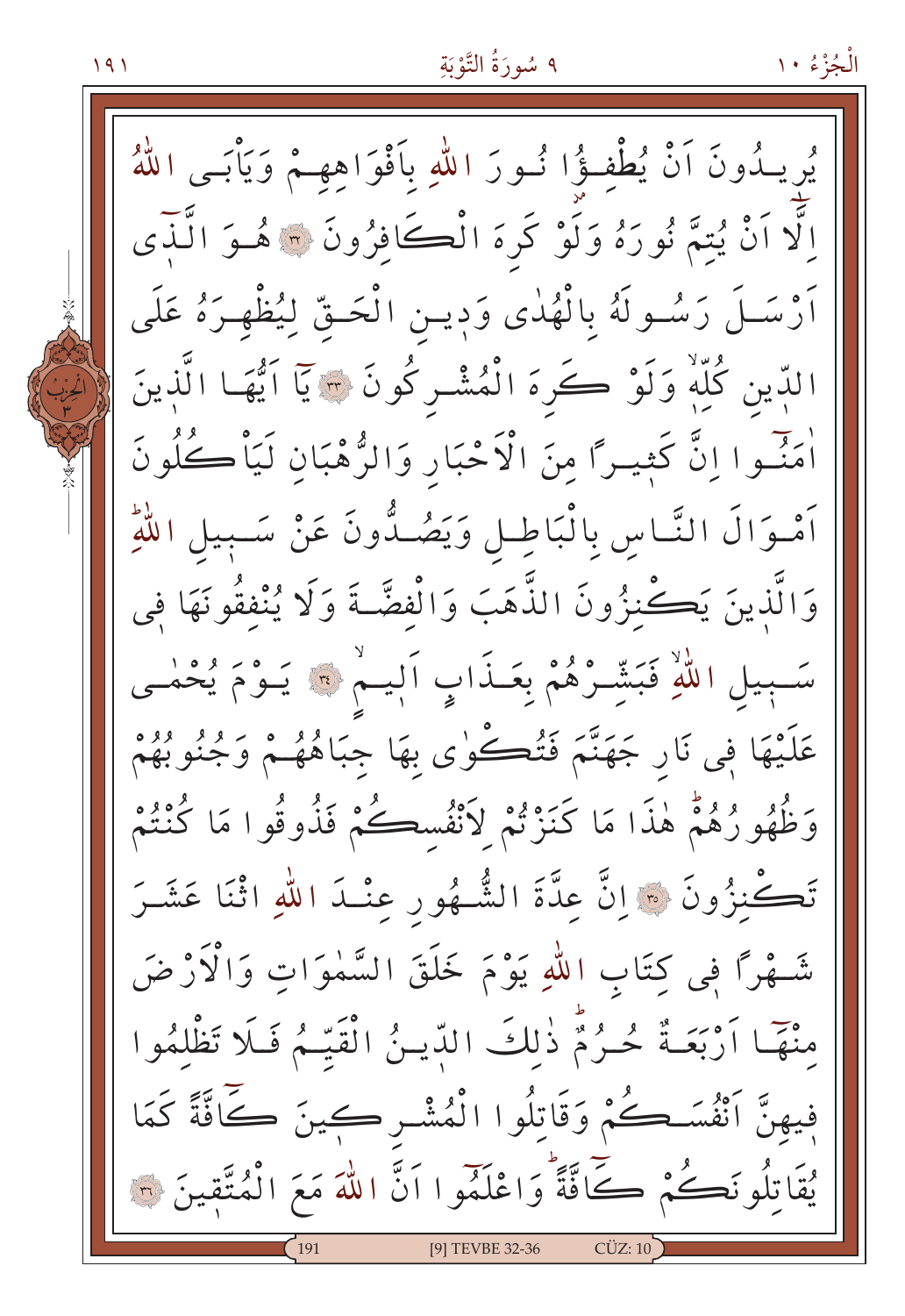اِنَّمَـا النَّسَـىءُ زِيَادَةٌ فِى الْكُفْسِ يُضَـلُّ بِـهِ الَّذِينَ كَفَـرُوا يُحلُّونَـهُ عَامـًا وَيُحَرّْمُونَـهُ عَامـًا لِيُوَاطِؤُا عَـدَّةَ مَـا حَـرَّمَ اللَّهُ فَيُحلُّـوا مَا حَـرَّمَ اللَّهُ زُيِّـنَ لَهُمْ سَّـوءُ اَعْمَالِهِمْ وَاللَّهُ لَا يَهْدِى الْقَوْمَ الْكَافِرِينَ ﴾ يّما اَيُّهَا الَّذِينَ اٰمَنُوا مَا لَكُمْ إِذَا قِيلَ لَكُمُ انْفِرُوا فِي سَـبِيلِ اللّهِ اتَّاقَلْتُـمْ إِلَـى الْأَرْضُ اَرَضِيتُـمْ بِالْحَيْـوةِ الدُّّنْيَـا مـِنَ الْأَخـرَةَ فَمَـا مَتَـا مُّ الْحَيْـوةِ الدُّنْيَا فِي الْأَخِرَةِ اِلَّا قَلِيلٌ \* اِلَّا تَنْفِرُوا يُعَذَّبْكُمْ عَذَابًا اَلِيمًا وَيَسْتَبْدلْ قَوْمًا غَيْرَكُمْ وَلَا تَضُرُّوهُ شَّيْئًا وَاللَّهُ عَلَى كُلِّ شَّيْءٍ قَدِيرٌ ۞ الَّا تَنْصُرُوهُ فَقَــدْ نَصَرَهُ اللّهُ إِذْ اَحْرَجَهُ الَّذينَ كَفَــرُوا ثَانِيَ اثْنَـيْنِ إِذْ هُمَا فِـي الْغَـارِ إِذْ يَقُـولُ لِصَاحِبِـهِ لَا تَحْزَنْ إِنَّ اللَّهَ مَعَنَّا فَأَنْزَلَ اللَّهُ سَكِينَتَهُ عَلَيْه وَاَيَّـٰدَهُ بِجُنُودٍ لَـمْ تَرَوْهَا وَجَعَلَ كَلمَةَ الَّذينَ كَفَـرُوا الشُّـفْلْي وَكَلَّمَةُ اللَّهِ هِيَ الْعُلْيَـاً وَاللَّهُ عَزِيـزٌ حَكِيمٌ ﴾ [9] TEVBE 37-40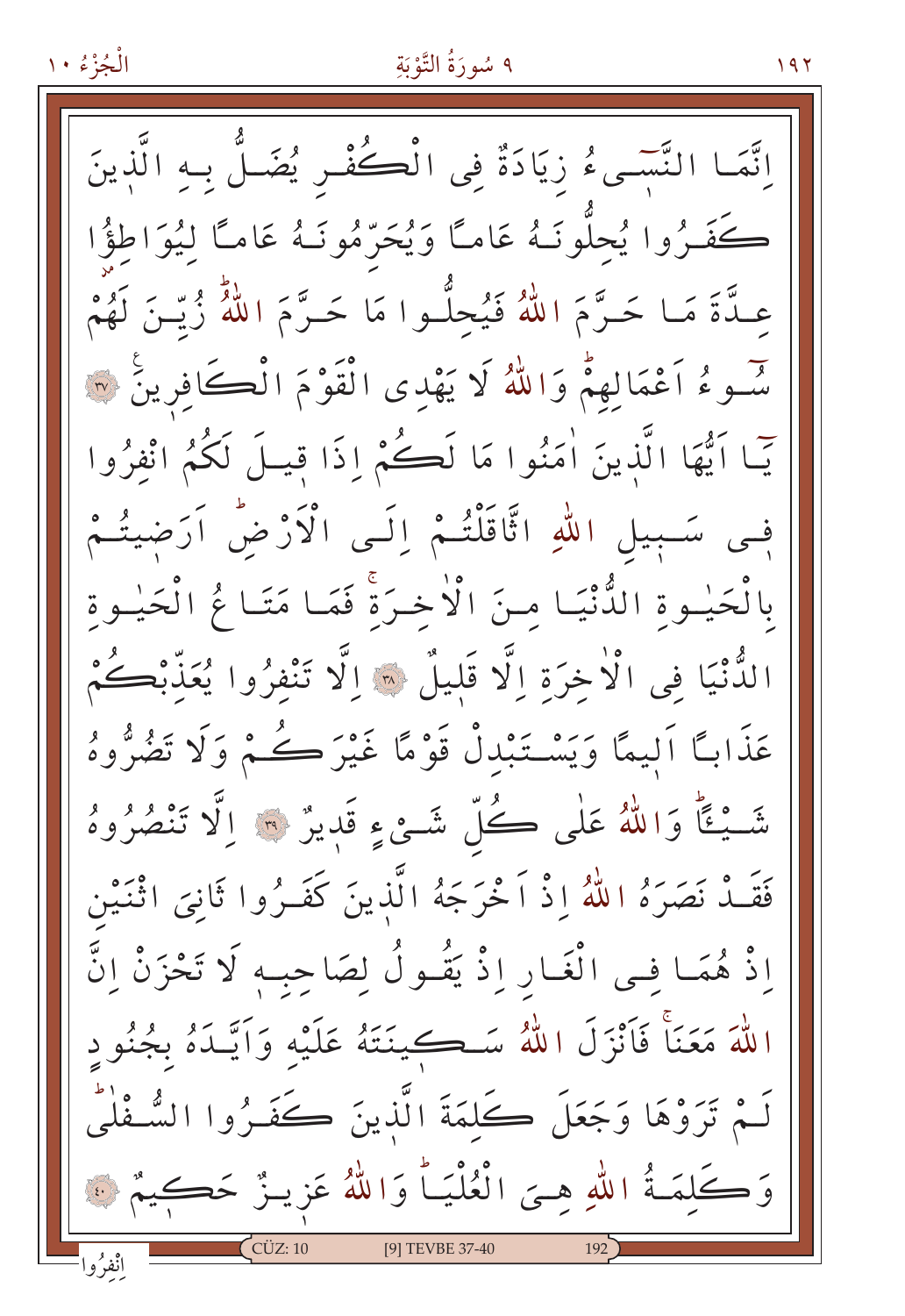الْجُزْءُ ١٠

انْفِرُوا خِفَاقًا وَثِقَالًا وَجَاهِدُوا بِأَمْوَالِكُمْ وَأَنْفُسكُمْ في سَّـبِيلِ اللَّهِ ذٰلِكُمْ خَيْرٌ لَكُمْ إِنْ كُنْتُـمْ تَعْلَمُونَ ۞ لَوْ كَانَ عَرَضًا قَرِيبًا وَسَفَرًا قَاصِدًا لَاتَّبَعُوكَ وَلٰكنْ بَعُدَتْ عَلَيْهِمُ الشُّقَّةُ وَسَـيَحْلِفُونَ بِاللّهِ لَو اسْـتَطَعْنَا لَخَرَجْنَا مَعَكُمْ يُهْلِكُونَ أَنْفُسَهُمْ وَاللَّهُ يَعْلَمُ إِنَّهُمْ لَكَانِبُونَ ۞ عَفَا اللَّهُ عَنْكً لِمَ اَذنْتَ لَهُمْ حَتّٰـى يَتَبَيَّنَ لَكَ الَّذِينَ صَدَقُوا وَتَعْلَـمَ الْكَاذِبِيـنَ \* لَا يَسْـتَأْذِنُكَ الَّذِيـنَ يُؤْمِنُونَ بِمالَّهِ وَالْيَــوْمِ الْأَخِــرِ اَنْ يُجَاهِــدُوا بِاَمْوَالِهِمْ وَأَنْفُسِهِمْ وَاللَّهُ عَلِيهُمْ بِالْمُتَّقِيلَ ۞ اِنَّمَا يَسْتَأْذِنُكَ الَّذِينَ لَا يُؤْمِنُونَ بِاللَّهِ وَالْيَوْمِ الْأَخِـرِ وَارْتَابَتْ قُلُوبُهُمْ فَهُمْ فِسِي رَيْبِهِمْ يَتَسَرَدَّدُونَ ﴾ وَلَـوْ أَرَادُوا الْخُـرُوجَ لَاعَدُّوا لَهُ عُدَّةً وَلُكِنْ كَ رِهَ اللَّهُ انْبِعَاثَهُـمْ فَثَبَّطَهُمْ وَقِيلَ اقْعُــدُوا مَــعَ الْقَاعِدِينَ ۞ لَوْ خَرَجُوا فِيكُمْ مَا زَادُوكُمْ اِلَّا خَبَالًا وَلَااَوْضَعُوا خِلَالَكُمْ يَبْغُونَكُمُ الْفِتْنَةَ وَفِيكُمْ سَمَّاعُونَ لَهُمّْ وَاللَّهُ عَلِيمٌ بِالظَّالِمِينَ ۞ [9] TEVBE 41-47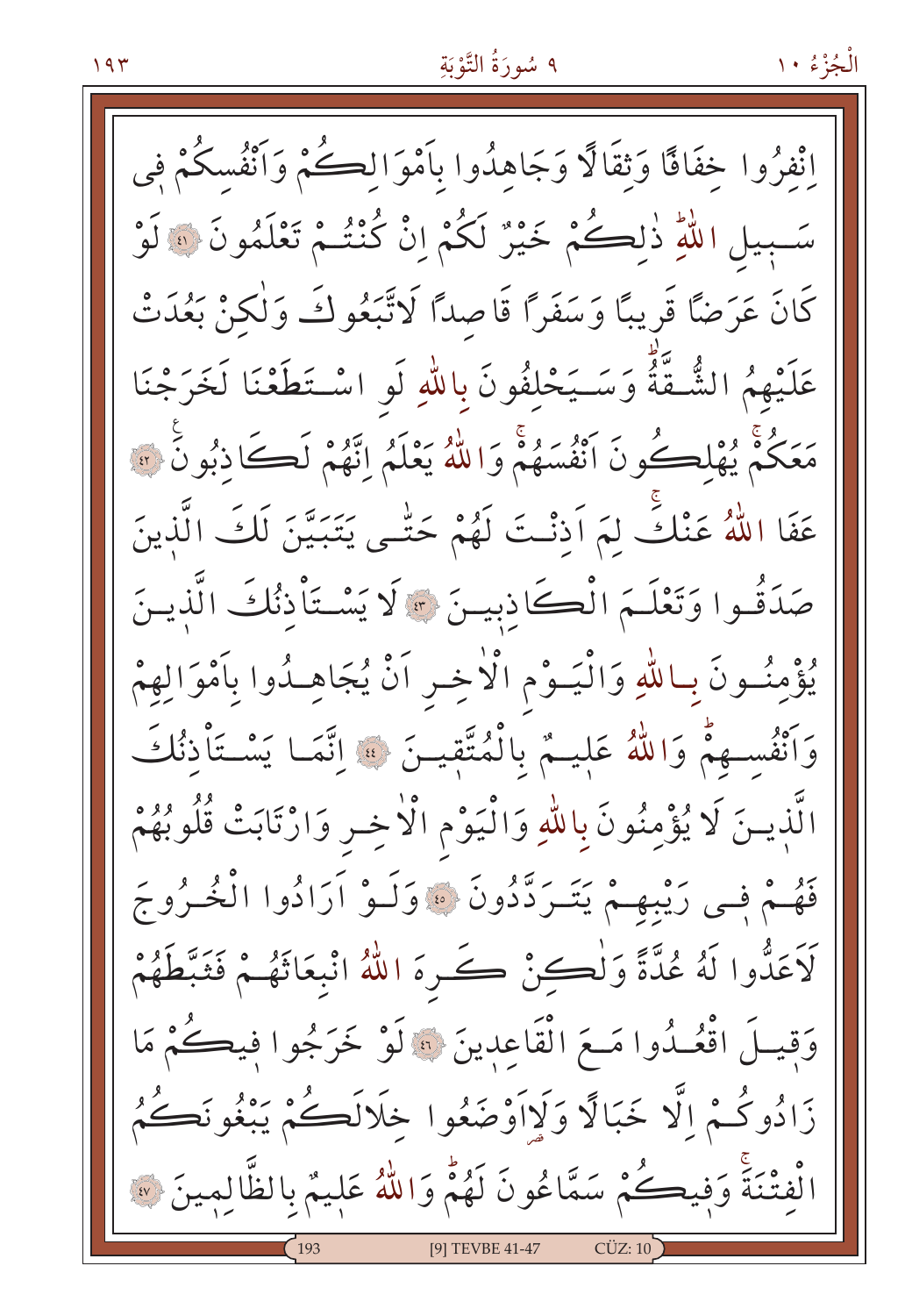### ٩ سُورَةُ التَّوْبَةِ

 $195$ 

لَقَّبِ ابْتَغَـوُا الْفتْنَـةَ مـنْ قَبْـلُ وَقَلَّبُـوا لَكَ الْأُمُورَ حَتَّـي جَّـاءَ الْحَـةُّ وَظَهَـرَ أَمْـرُ اللّهِ وَهُمْ كَارِهُونَ لِهَ وَمِنْهُمْ مَنْ يَقُولُ ائْذَنْ لِي وَلَا تَفْتِنِّي اَلَا فِي الْفِتْنَـةِ سَـقَطُواً وَانَّ جَهَنَّـمَ لَمُحِيطَةٌ بِالْڪَافِرِيـنَ فَعَانُ تُصِبْكَ حَسَـنَةٌ تَسُـؤُهُمْ وَإِنْ تُصِبْكَ مُصِيبَةٌ يَقُولُوا قَـٰذْ اَخَذْنَـا اَمْرَنَـا مـنْ قَبْـلُ وَيَتَوَلَّـوْا وَهُمْ فَرِحُونَ ۞ قُلْ لَنْ يُصِيبَنَّا الَّا مَا كَتَـبَ اللَّهُ لَنَاْ هُوَ مَوْ لٰينَــاً وَعَلَى اللهِ فَلْيَتَوَكَّلِ الْمُؤْمِنُونَ ۞ قُلْ هَلْ يَرَّهُمُونَ بِنَآ إِلَّا إِحْمَدَى الْحُسْـنَيَيْنُ وَنَحْـنُ نَتَرَبَّصُ بِكُمْ اَنْ يُصِيبَكُمُ اللَّهُ بِعَذَابٍ مِنْ عِنْدِهَ اَوْ بِاَيْدِينَا فَتَرَبَّهُمُ وا إِنَّا مَعَكُمْ مُتَرَبِّصُونَ ۞ قُـلْ أَنْفَقُـوا طَوْعًا أَوْ كَرْهًا لَنْ يُتَقَبَّلَ مِنْكُمْ إِتَّكُمْ كُنْتُمْ قَوْمًا فَاسِقِينَ ﴾ وَمَا مَنَعَهُمْ أَنْ قُقْبَلَ مِنْهُمْ نَفَقَاتُهُمْ الَّا اَنَّهُمْ كَفَرُوا باللهِ وَبرَسُولِهِ وَلَا يَأْتُونَ الصَّلٰوةَ لِّا وَهُـمْ كُسَـالٰى وَلَا يُنْفِقُونَ اِلَّا وَهُمْ كَارِهُونَ ﴾ [9] TEVBE 48-54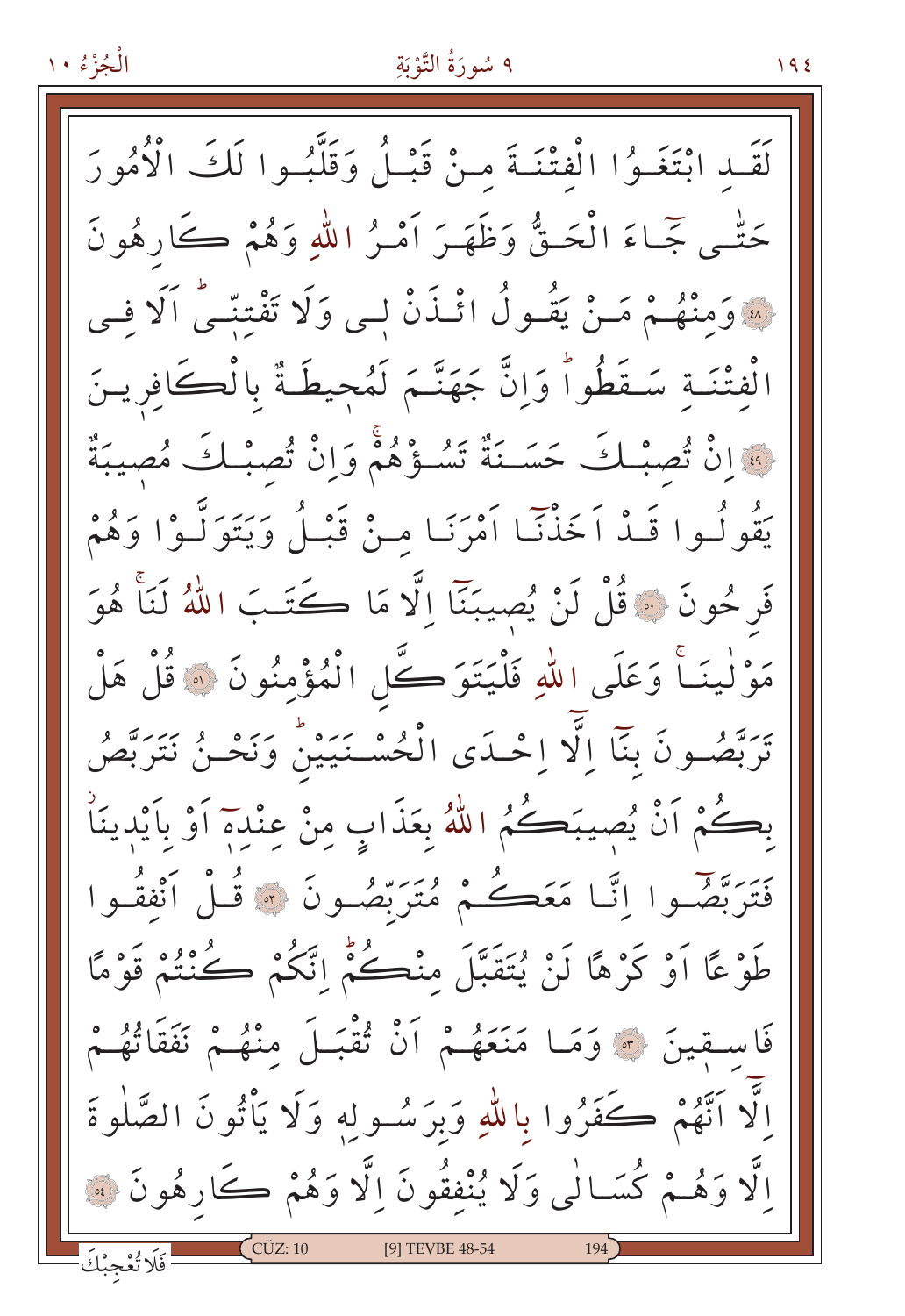الْجُزْءُ ١٠

فَلَا تُعْجِبْكَ اَمْوَالُهُمْ وَلَا اَوْلَادُهُمْ إِنَّمَا يُرِيدُ اللَّهُ لِيُعَذِّبَهُمْ بهَا في الْحَيْوةِ الدُّّنْيَا وَتَزْهَقَ انْفُسُهُمْ وَهُمْ كَافِرُونَ ﴿ وَيَحْلَفُونَ بِاللَّهِ إِنَّهُمْ لَمنْكُمْ وَمَا هُمْ منْكُمْ وَلَكنَّهُمْ قَوْمٌ يْفْرَقُــونَ ۞ لَــوْ يَجــدُونَ مَلْجَـئًا أَوْ مَغَــارَاتِ أَوْ مُدَّخَلًا لَوَلَّـوْا اِلَيْهِ وَهُــمْ يَجْمَحُــونَ ۞ وَمِنْهُــمْ مَنْ يَلْمِزُكَ فِي الصَّدَقَـاتِ فَـاِنْ اُعْطُـوا منْهَـا رَضُـوا وَانْ لَـمْ يُعْطَـوْا مْنْهَمَا إِذَا هُـمْ يَسْخَطُونَ ۞ وَلَوْ أَنَّهُـمْ رَضُوا مَّـا أَتْيَهُمُ اللَّهُ وَرَسُـولُهُ وَقَالُـوا حَسْـبُنَا اللَّهُ سَـيُؤْتِينَا اللَّهُ مـنْ فَضْلِهِ وَرَسُولُهُ ۚ إِنَّا الِّي اللَّهِ رَاغِبُونَ ۚ وَ إِنَّمَا الصَّدَقَاتُ لِلْفُقَـرّاءِ وَالْمَسَـاكِين وَالْعَامِلِيـنَ عَلَيْهَـا وَالْمُؤَلَّفَـةِ قُلُوبُهُـمْ وَفِي الرِّقَـابِ وَالْغَارِمِينَ وَفِي سَـبِيلِ اللَّهِ وَابْنِ السَّـبِيلٌ فَرِيضَةً مِنَ اللَّهِ وَاللَّهُ عَلِيمٌ حَكِيـمٌ ۞ وَمِنْهُمُ الَّذِيسَ يُـؤْذُونَ النَّبيَّ وَيَقُولُـونَ هُوَ أُذُنَّ قُـلْ أُذُنُّ خَيْر لَكُمْ يُؤْمِنُ بِاللَّهِ وَيُؤْمِنُ لِلْمُؤْمِنِينَ وَرَحْمَةٌ لِلَّذِينَ اٰمَنُوا منْڪُمُّ وَالَّذِينَ يُؤْذُونَ رَسُـولَ اللّٰهِ لَهُمْ عَذَابٌ اَليمٌ ۞ [9] TEVBE 55-61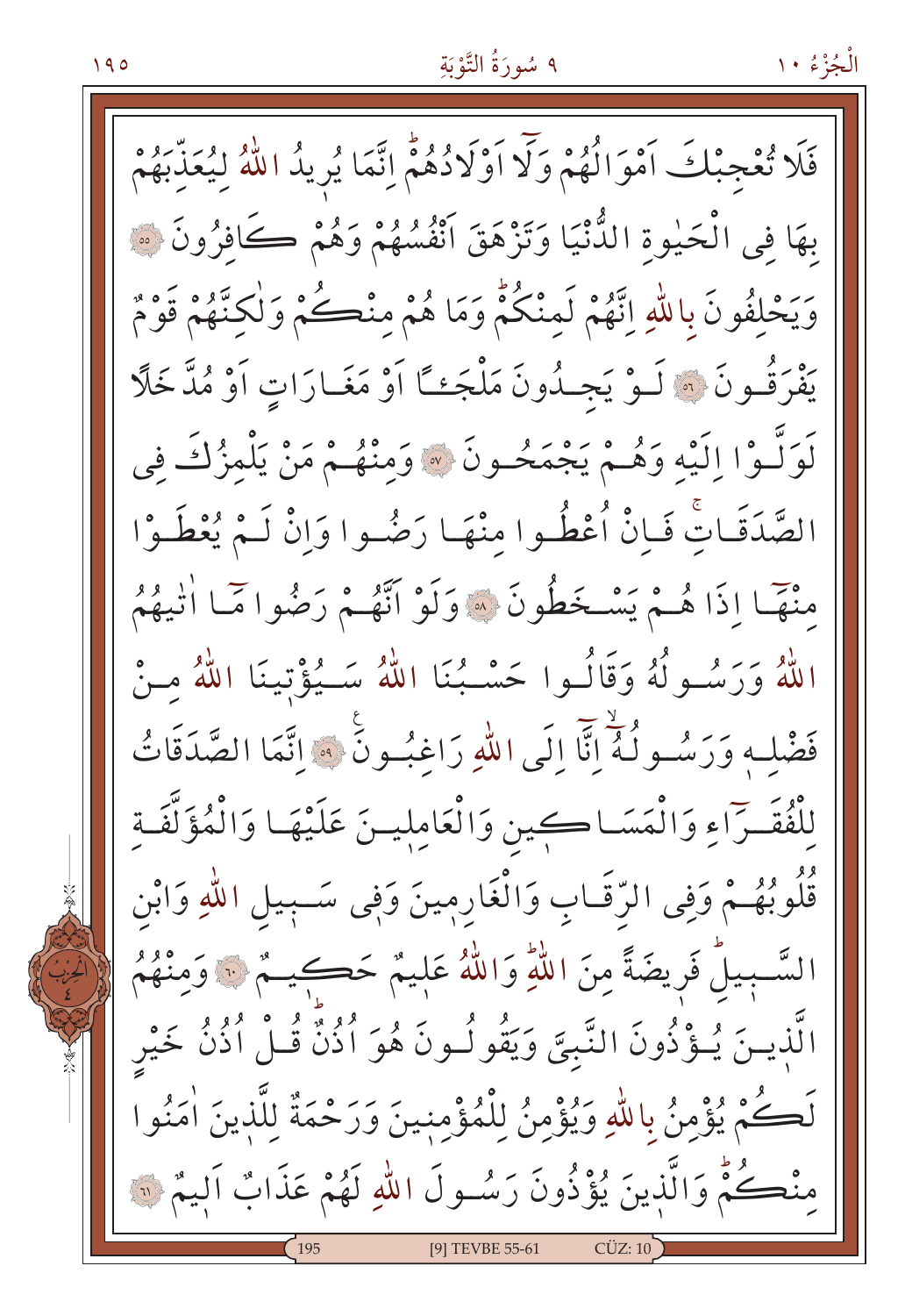### ٩ سُورَةُ التَّوْبَةِ

يَحْلَفُونَ بِاللَّهِ لَكُمْ لَيُرْضُوكُمْ وَاللَّهُ وَرَسُـولُهُ أَحَقُّ أَنْ يُرْضُوهُ إِنْ كَانُوا مُؤْمِنِينَ ۞ أَلَـمْ يَعْلَمُوا أَنَّهُ مَنْ يُحَادِدِ اللَّهَ وَرَسُولَهُ فَاَنَّ لَـهُ نَـارَ جَهَنَّمَ خَالِـدًا فِيهَاّ ذٰلكَ الْخِزْيُ الْعَظِيمُ \* يَحْذَرُ الْمُنَافِقُونَ اَنْ تُنَزَّلَ عَلَيْهِـمْ سُـوِرَةٌ تُنَبِّئُهُـمْ بِمَـا فِـى قُلُوبِهِمْ قُلِ اسْـتَهْزِؤُاْ إِنَّ اللَّهَ مُخْرِجٌ مَـا تَحْذَرُونَ ﴾ وَلَئِنْ سَـاَلْتَهُمْ لَيَقُولُنَّ اِنَّمَا كُنَّا نَخُوضُ وَنَلْعَبُّ قُلْ اَبِاللَّهِ وَاٰيَاتِهِ وَرَسُولِهِ كُنْتُمْ تَسْتَهْزِؤُنَ ۞ لَا تَعْتَذِرُوا قَدْ كَفَرْتُمْ بَعْدَ إِيمَانِكُمْ إِنْ نَعْفُ عَنْ طَائِفَةِ مِنْكُمْ نُعَـذَّبْ طَائِفَةً بِاتَّهُمْ كَانُوا مُجْرِمِينَ ۞ ٱلْمُنَافِقُونَ وَالْمُنَافَقَاتُ بَعْضُهُـمْ مِـنْ بَعْـضْ يَأْمُرُونَ بِالْمُنْڪَـرِ وَيَنْهَـوْنَ عَن الْمَعْـرُوفِ وَيَقْبِضُـونَ أَيْدِيَهُمْ نَسُـوا اللَّهَ فَنَسـيَهُمْ إِنَّ الْمُنَافِقِينَ هُـمُ الْفَاسِـقُونَ ۞ وَعَـدَ اللَّهُ الْمُنَافِقِيـنَ وَالْمُنَافِقَاتِ وَالْكُفَّارَ نَـارَ جَهَنَّـمَ خَالِدِينَ فِيهَـاً هِيَ حَسْبُهُمْ وَلَعَنَهُمُ اللَّهُ وَلَهُمْ عَـذَابٌ مُقِيـمٌ ۞ ؘ<br>ػڷڵۜڹڹؘ  $\int$  CÜZ: 10 [9] TEVBE 62-68

 $197$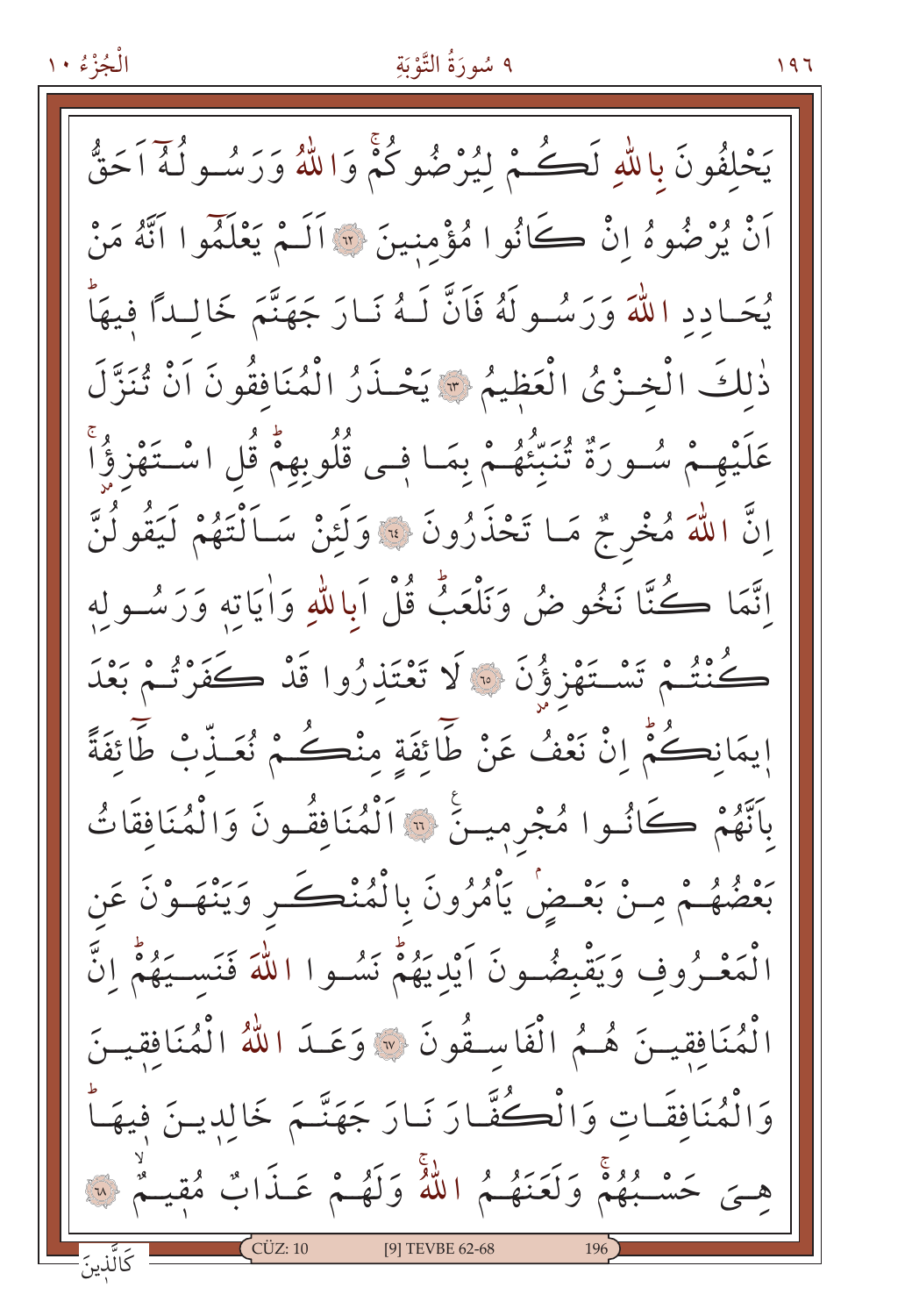كَالَّذِينَ مِنْ قَبْلِكُمْ كَانُوا اَشَدَّ مِنْكُمْ قُوَّةً وَاَكْثَرَ أَمْدَالًا وَأَوْلَادًا فَاسْتَمْتَعُوا بِخَلَاقِهِمْ فَاسْتَمْتَعْتُمْ بِخَلَاقِكُمْ كَمَا اسْتَمْتَعَ الَّذِينَ مِنْ قَبْلِكُمْ بِخَلَاقِهِمْ وَكْضْتُمْ كَالَّذِي خَاضُواْ أُولٰئِكَ حَبطَتْ اَعْمَالُهُمْ فِسِي الدُّنْيَـا وَالْاخِـرَةِ وَاُولَٰئِكَ هُـمُ الْخَاسـرُونَ ﴾ اَلَٰغَ يَأْتِهِمْ نَبَـاُ الَّذِيـنَ مِـنْ قَبْلِهِـمْ قَـوْم نُـوح وَعَـادٍ وَثَمُودَ وَقَـوْمِ اِبْرٰهِيــمَ وَاَصْحَـابِ مَدْيَنَ وَالْمُؤْتَفِكَاتُ اَتَتْهُمْ رُسُلُهُمْ بِالْبَيِّنَاتِ فَمَا كَانَ اللَّهُ لِيَظْلِمَهُمْ وَلْكِنْ كَانُوا أَنْفُسَــهُمْ يَظْلِمُــونَ \* وَالْمُؤْمِنُــونَ وَالْمُؤْمِنَــاتُ بَعْضُهُــمْ اَوْلِيَـاءُ بَعْضُ يَأْمُرُونَ بِالْمَعْرُوفِ وَيَنْهَوْنَ عَنِ الْمُنْڪَرِ وَيُقِيمُــونَ الصَّلْــوةَ وَيُؤْتُونَ الزَّكْـــفوةَ وَيُطِيعُــونَ اللَّهَ وَرَسُــولَهُ أُولٰئِكَ سَيَرْحَمُهُمُ اللَّهُّ إِنَّ اللَّهَ عَزِيزٌ حَكِـيمٌ ۞ وَعَـدَ اللّٰهُ الْمُؤْمِنِيـنَ وَالْمُؤْمِنَاتِ جَنَّـاتٍ تَجْرِي مِنْ تَحْتِهَا الْأَنْهَارُ خَالِدِينَ فِيهَا وَمَسَاكِنَ طَيِّبَةً فِي جَنَّاتِ عَدْنٍّ وَرِضْوَانٌ مِنَ اللّٰهِ اَكْبَرُ ذٰلِكَ هُوَ الْفَوْزُ الْعَظِيمُ ۞ [9] TEVBE 69-72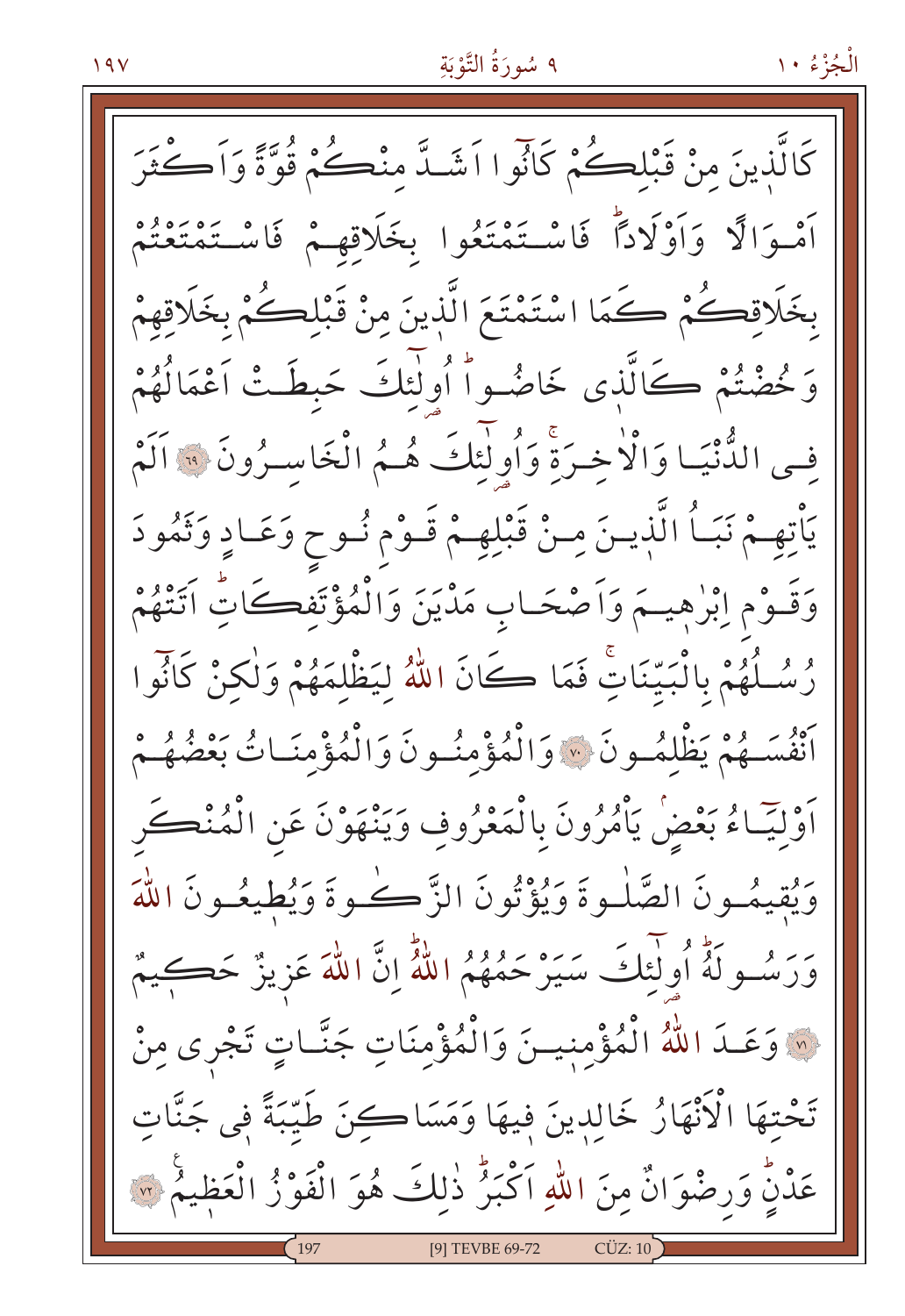## ٩ سُورَةُ التَّوْبَةِ

يّا ايُّهَا النَّبِيُّ جَاهِدِ الْكُفَّارَ وَالْمُنَافِقِينَ وَاغْلُظْ عَلَيْهِمُّ وَمَأْوِيهُمْ جَهَنَّمُ وَبِئْسَ الْمَصِيلُ ٣ يَحْلَفُونَ بِبِاللَّهِ مَا قَالُواْ وَلَقَدْ قَالُوا كَلِمَةَ الْكُفْرِ وَكَفَرُوا بَعْدَ اِسْلَامِهِمْ وَهَمُّوا بِمَا لَـمْ يَنَالُـواً وَمَـا نَقَمُّـوا اِلَّا أَنْ أَغْنٰـِهُمُ اللَّهُ وَرَسُـولُهُ مـنْ فَضْلـهَ فَـاِنْ يَتُوبُوا يَكُ خَيْـرًا لَهُمْ وَإِنْ يَتَوَلَّـوْا يُعَذِّبْهُـمُ اللهُ عَذَابـًا اَلِيمـًا فِـى الدُّنْيَا وَالْأَخرَةَ وَمَا لَهُمْ فِي الْأَرْضِ مِنْ وَلِيِّ وَلَا نَصِيـرٍ \* وَمِنْهُمْ مَنْ عَاهَـدَ اللَّهَ لَئِنْ اٰتِينَا مِنْ فَضْلِهِ لَنَصَّدَّقَنَّ وَلَنَكُونَنَّ مِنَ الصَّالحيـنَ \* فَلَمَّا الْيهُـمْ مِنْ فَضْلِهِ بَخِلُوا بِهِ وَتَوَلَّوْا وَهُـمْ مُعْرِضُـونَ ۞ فَاَعْقَبَهُـمْ نِفَاقًا فِـي قُلُوبِهِمْ اِلْي يَوْم يَلْقَوْنَهُ بِمَا اَخْلَفُوا اللَّهَ مَا وَعَدُوهُ وَبِمَا كَانُوا يَكْذِبُونَ w اَلَـمْ يَعْلَمۡـوا اَنَّ اللّٰهَ يَعْلَمُ سـرَّهُمْ وَنَجْوٰيهُمْ وَاَنَّ اللّٰهَ عَلَّامُ الْغُيُـوبِّ ۞ اَلَّذِيـنَ يَلْمِـزُونَ الْمُطَّوّعِيـنَ مِـنَ الْمُؤْمِنِيسَ فِي الصَّدَقَاتِ وَالَّذِينَ لَا يَجِدُونَ اِلَّا جُهْدَهُمْ فَيَسْخَرُونَ مِنْهُمْ سَخِرَ اللَّهُ مِنْهُمْ وَلَهُمْ عَذَابٌ أَلِيمٌ ۞ [9] TEVBE 73-79

 $19<sub>A</sub>$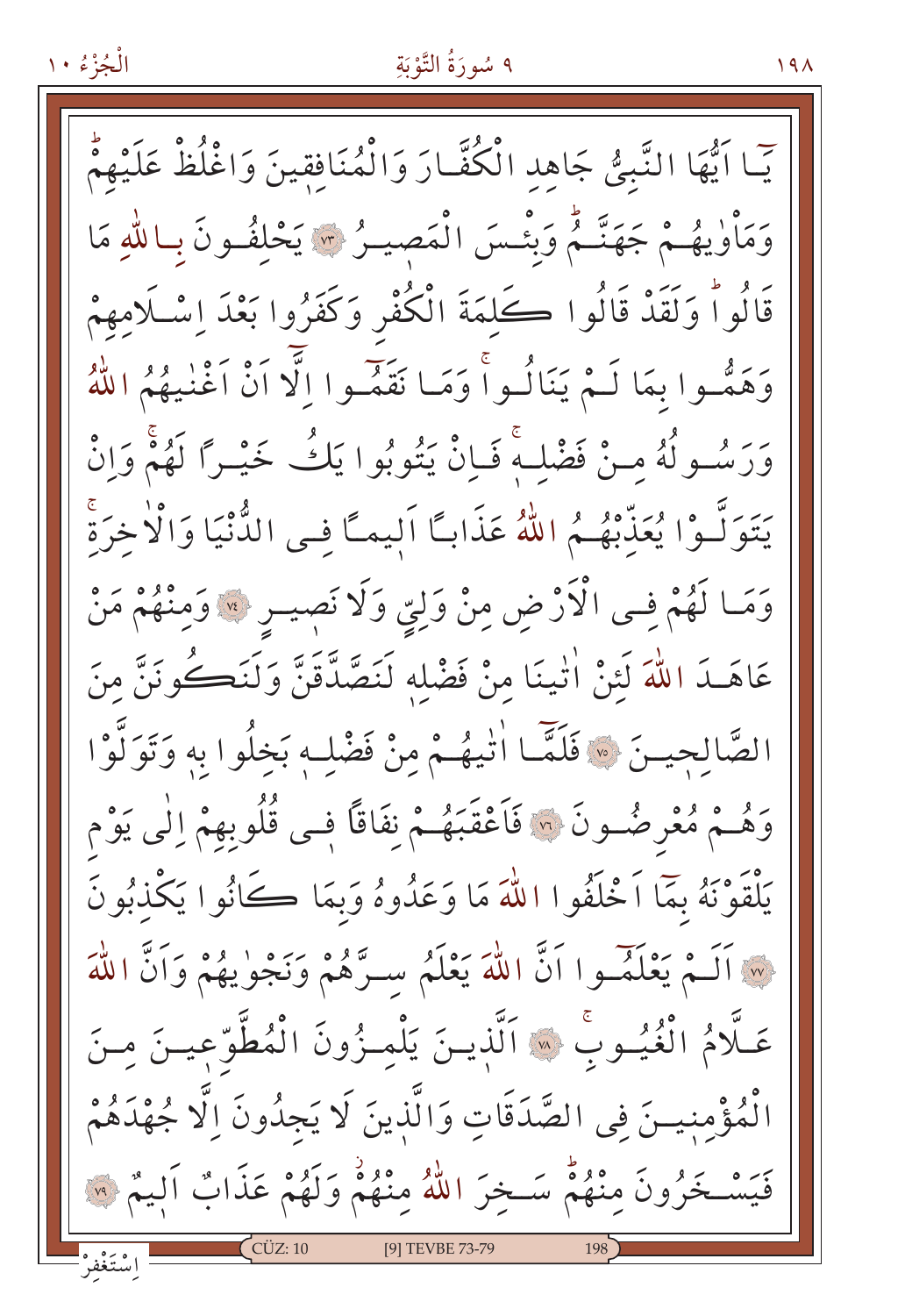